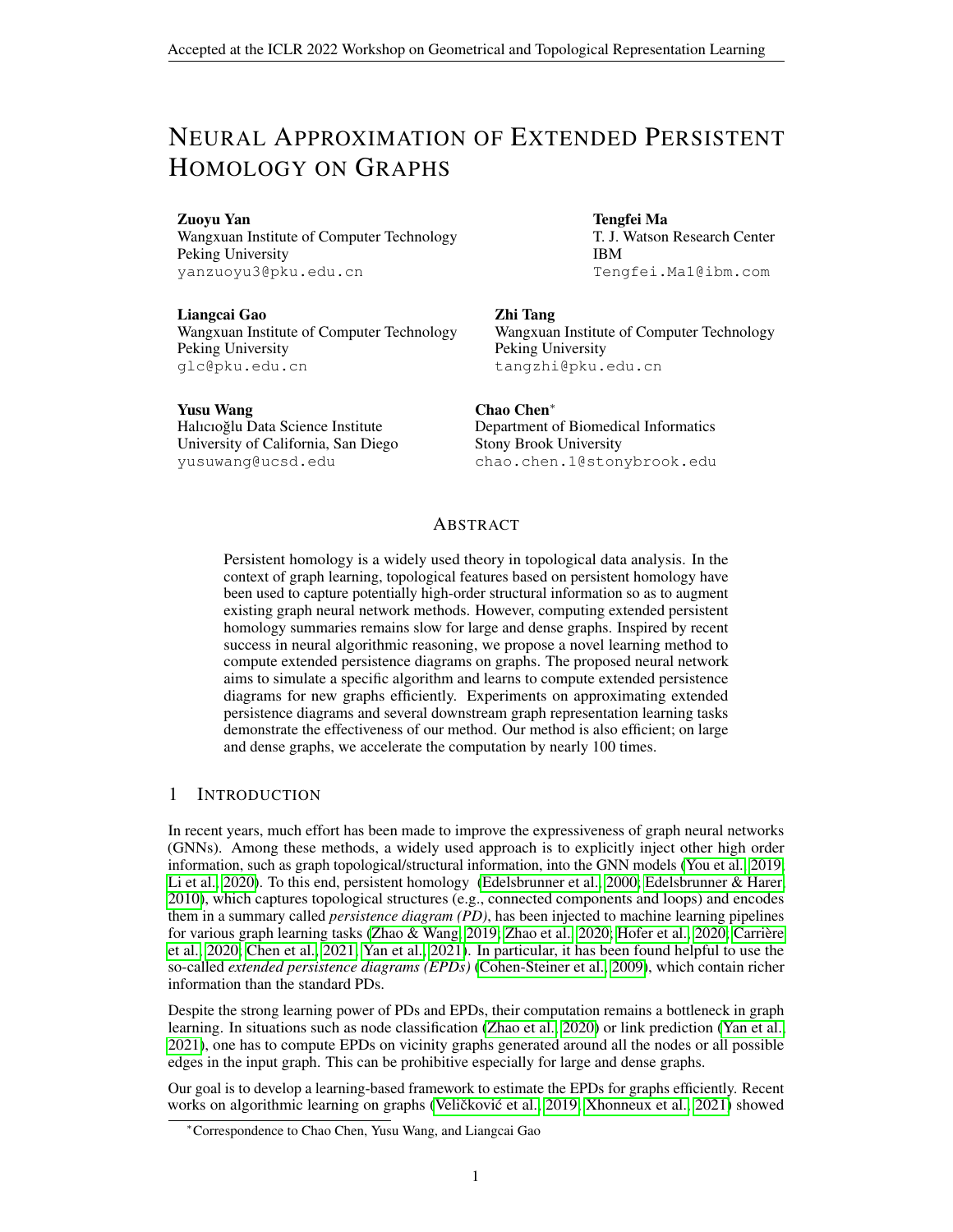

<span id="page-1-0"></span>Figure 1: An explanation of extended persistent homology and its computation. (a) The input graph is plotted with a given filter function. (b) the extended persistence diagram of (a). Commonly speaking, the persistence points on the diagonal (uncritical points) should not be plotted. We plot these points for a clearer illustration. (c) and (d) are examples of finding the loops in the input graph.

that sequential algorithms such as Dijkstra and Depth-First Search (DFS) can be approximated by GNNs. Inspired by these works, we rewrite the algorithm to compute EPD into a sequential-like form and propose a novel neural framework to estimate the EPDs whose architecture is aligned with this algorithm. Experiments show that on large and dense graphs, the proposed framework is much faster than the direct computation of EPDs.

Compared with the sequential algorithms proposed in [\(Xhonneux et al., 2021\)](#page-6-5), the algorithm to compute EPDs requires extra steps. To address these challenges, we propose several modules to approximate these steps. Using these modules, we empirically show that our method achieves a satisfying approximation quality of EPDs on different graphs. To further evaluate the effectiveness of our framework, we perform experiments on two downstream graph representation learning tasks: node classification and link prediction. We show that the deep learning models using the predicted EPDs perform comparably with the architectures using the ground-truth EPDs. In other words, the approximated EPDs do not lose learning power.

To the best of our knowledge, we are the first to directly estimate EPDs on graphs with deep learning models. We note that our method is fundamentally different from previous works learning to directly approximate persistence images, a vectorization of persistence diagrams [\(Som et al., 2020;](#page-6-6) [Montufar](#page-5-2) [et al., 2020\)](#page-5-2). These methods fail to simulate the computation algorithm closely. Furthermore, their training loss does not respect the special metric of EPDs. Therefore their output is not satisfying in both approximation quality and learning power. Finally, we observe that our model can be easily transferred to unseen graphs. This is encouraging as we may now generalize topological computation to various challenging real-world graphs without extra effort.

For detailed reading, we refer the readers to a more complete version of the paper: [https://](https://arxiv.org/pdf/2201.12032.pdf) [arxiv.org/pdf/2201.12032.pdf](https://arxiv.org/pdf/2201.12032.pdf).

## 2 RELATED WORKS

Learning with Persistent Homology. Based on the theory of algebraic topology [\(Munkres, 2018\)](#page-5-3), persistent homology [\(Edelsbrunner et al., 2000;](#page-4-0) [Edelsbrunner & Harer, 2010\)](#page-4-1) extends the classical notion of homology, and can capture the topological structures (e.g., loops, connected components) of the input data in a robust [\(Cohen-Steiner et al., 2007\)](#page-4-5) manner. It has already been combined with various deep learning methods including kernel machines [\(Reininghaus et al., 2015;](#page-5-4) [Kusano et al.,](#page-5-5) [2016;](#page-5-5) [Carriere et al., 2017\)](#page-4-6), convolutional neural networks [\(Hofer et al., 2017;](#page-5-6) [Hu et al., 2019;](#page-5-7) [Wang](#page-6-7) [et al., 2020;](#page-6-7) [Zheng et al., 2021\)](#page-6-8), transformers [\(Zeng et al., 2021\)](#page-6-9), connectivity loss [\(Chen et al., 2019;](#page-4-7) [Hofer et al., 2019\)](#page-5-8), and graph neural networks [\(Zhao et al., 2020;](#page-6-2) [Chen et al., 2021;](#page-4-3) [Yan et al., 2021;](#page-6-3) [Zhao & Wang, 2019;](#page-6-1) [Hofer et al., 2020;](#page-5-1) [Carriere et al., 2020\)](#page-4-2). `

Neural Algorithm Execution. Many works have studied neural execution in different domains before [\(Zaremba & Sutskever, 2014;](#page-6-10) [Kaiser & Sutskever, 2015;](#page-5-9) [Kurach et al., 2015;](#page-5-10) [Reed & De Freitas,](#page-5-11) [2015;](#page-5-11) [Santoro et al., 2018;](#page-5-12) [Yan et al., 2020\)](#page-6-11). With the rapid development of GNNs in graph represen-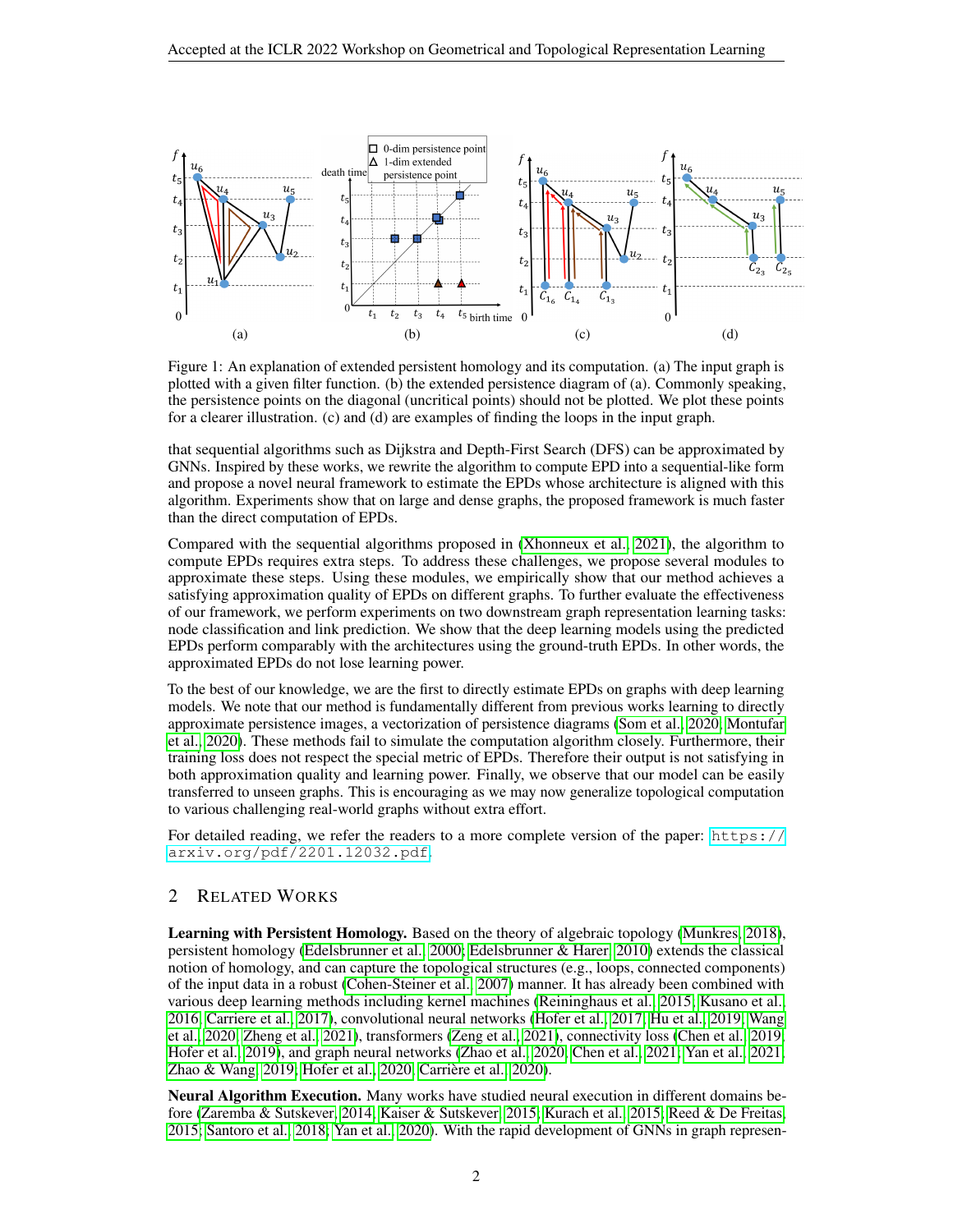tation learning, learning graph algorithms with GNNs has attracted researchers' attention (Veličković [et al., 2019;](#page-6-4) [2020;](#page-6-12) [Xhonneux et al., 2021\)](#page-6-5). These works exploit GNNs to approximate certain classes of graph algorithms, such as parallel algorithms and sequential algorithms.

# 3 EXTENDED PERSISTENT HOMOLOGY AND LEARNING EXTENDED PERSISTENCE DIAGRAMS

Extended Persistent Homology. Extended persistent homology captures 0-dimensional (connected components) and 1-dimensional (loops) topological structures and summarizes their topological information into the so-called *extended persistence diagram (EPD)*, which is a planar multiset of points, each of which  $(b, d)$  corresponds to the information of some homological feature (i.e., components, loops, and their higher dimensional analogs). For example, for the input graph in Figure [1](#page-1-0) (a), its output EPD is shown in Figure [1](#page-1-0) (b). Further details around extended persistent homology are available in Section [A.1](#page-7-0) in the appendix.

Computing Extended Persistence Diagrams. [Xhonneux et al.](#page-6-5) [\(2021\)](#page-6-5) point out that sequential algorithms (e.g., Dijkstra) can be approximated by GNNs. Inspired by their idea, we rewrite the algorithms to compute EPDs in a sequential-like form that is easier for a GNN-like architecture to "simulate". The algorithms are listed in the Appendix.

Note that when we perform the standard persistence algorithm via matrix reduction, every simplex in the input simplicial complex will either be a *creator* (indicating that adding this simplex will create a new family of homology classes/topological features) or a *destroyer* (indicating that adding this simplex will destroy some existing homology classes/topological features). In the end, the persistence algorithm will pair up these creators and destroyers, and their function values give rise to the persistence points in the resulting persistence diagrams. In our context where the input is a graph which can be viewed as a 1-dimensional simplicial complex (consisting of 0-simplices/vertices V and 1-simplices/edges  $E$ ), the persistence algorithms will pair up these simplices. In other words, to compute EPDs, we will simply find the pairing partners for all edges.

**Description of the Sequential algorithm.** Here we focus on describing the algorithm to compute 1D EPD. Further details are available in the Appendix. Our sequential algorithm, as shown in the Appendix, exploits the observations from [\(Agarwal et al., 2006\)](#page-4-8). Specifically, consider a vertex  $v_i \in V$ , and suppose there are k edges  $e_{i_1}, \ldots, e_{i_k}$  incident to  $v_i$  with function values higher than  $v_i$ (i.e., the function value of the other endpoint of these edges is higher than  $f(v_i)$ ). See Figure [1](#page-1-0) (c) for an illustration. For node  $u_1$ ,  $k = 3$ , and the three edges are  $u_1u_3$ ,  $u_1u_4$ , and  $u_1u_6$ . Now imagine we put each such edge in a different component  $C_{i_j}$ ,  $j \in [1, k]$  – we call this *upper-edges splitting operation* – and start to sweep the graph G in increasing values of a but starting at  $f(v_i)$ . Then, the first time any two such components merge will give rise to a new persistence point in the 1D EPD. For instance, in Figure [1](#page-1-0) (c),  $C_{1_4}$  and  $C_{1_3}$  first merge at  $u_4$ , and this will give rise to the brown loop in Figure [1](#page-1-0) (a) with  $(t_4, t_1)$  as its persistence point. Intuitively, this pairing captures the so-called thinnest cycle basis [\(Agarwal et al., 2006;](#page-4-8) [Cohen-Steiner et al., 2009\)](#page-4-4).

Hence to compute the extended persistence pairing induced by  $v_i$ , we can call Algorithm [3](#page-9-0) to identify the first time when components containing  $C_{i_j}$ s are merged. This can be achieved using the unionfind-like data structure to track the components. The main difference from the standard union-find data structure is that as we merge components, each component needs to be represented by the minimum (the vertex in this component with the smallest function value) which is not required in a standard union-find data structure. (The same holds for the algorithm to compute the 0D PD.)

Learning Extended Persistence Diagrams. Considering that every edge in the input graph will give rise to either a 0D ordinary persistence point or a 1D extended persistence point, we transfer the learning of EPDs into a link prediction problem. Specifically, our base architecture follows standard link-prediction architectures [\(Chami et al., 2019;](#page-4-9) [Yan et al., 2021\)](#page-6-3): (1) For a input graph, we first use a specially designed GNN model which later we call PDGNN to obtain the node embedding for all these vertices. (2) Subsequently, a MLP (Multi-layer perceptron) is applied to the node embeddings to obtain the persistent pairing information for each edge.

Our specially designed GNN for estimating persistence diagrams, is called PDGNN (Persistence Diagram Graph Neural Network). Compared with the Sequential algorithms proposed in [\(Xhonneux](#page-6-5) [et al., 2021\)](#page-6-5), extended persistence diagrams need extra care: (1) the Find-Root algorithm needs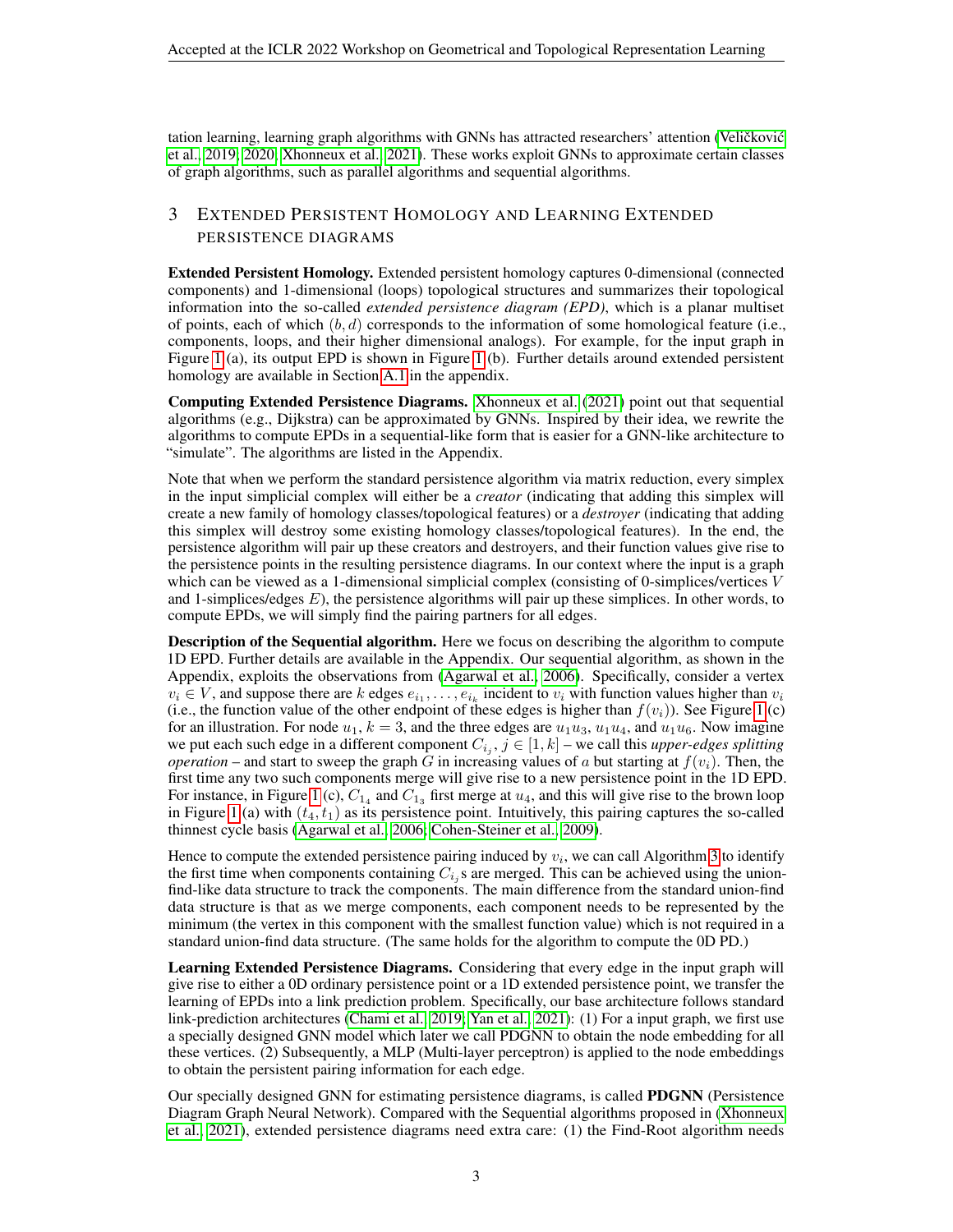<span id="page-3-0"></span>

| Dataset                                                            | Cora                 | Citeseer             | PubMed               | Photo                    | Computers                  | <b>CS</b>            | Physics                |
|--------------------------------------------------------------------|----------------------|----------------------|----------------------|--------------------------|----------------------------|----------------------|------------------------|
| Avg. N/E                                                           | 38/103               | 16/43                | 61/190               | 797/16042                | 1879/47477                 | 97/431               | 193/1315               |
| Fast (Yan et al., 2021)<br>Gudhi (The GUDHI Project, 2015)<br>Ours | 0.95<br>0.44<br>5.21 | 0.39<br>0.21<br>4.72 | 2.15<br>1.00<br>4.78 | 362.60<br>583.55<br>6.67 | 1195.66<br>8585.50<br>7.32 | 5.72<br>3.00<br>5.18 | 24.14<br>26.58<br>5.42 |

Table 1: Time evaluation on different datasets (seconds)

to return the minimum of the component, (2) edge operations such as upper-edge splitting. Our PDGNN modifies standard GNNs by (1) implementing the root-finding process by a concatenation of sum aggregation and min aggregation as our message aggregation function; (2) incorporating edge operations such as the upper-edge splitting operation with edge features and edge attention. Further details are available in the Appendix.

#### <span id="page-3-1"></span>4 EXPERIMENTS

In this paper, we thoroughly evaluate the proposed model from 3 different perspectives: approximation quality, transferability, and algorithm efficiency. Due to the page limit, we put the evaluation on approximation quality and transferability to the Appendix, and briefly introduce the results in the following paragraph. As for the evaluation on algorithm efficiency, experiments demonstrate that the proposed method is much faster than the original algorithm, especially on large and dense graphs (shown in Table [1\)](#page-3-0).

Datasets. To compute EPDs, we need to set the input graphs and the filter functions. Following the settings of existing state-of-the-art models [\(Zhao et al., 2020;](#page-6-2) [Yan et al., 2021\)](#page-6-3), for a given graph  $G = (V, E)$ , we extract the k-hop neighborhoods of all the vertices, and extract |V| vicinity graphs as input graphs. In terms of filter functions, we introduce Ollivier-Ricci curvature [Ni et al.](#page-5-13) [\(2018\)](#page-5-13), heat kernel signature, and the node degree as the filter function. The datasets include (1) citation networks including Cora, Citeseer, and PubMed [\(Sen et al., 2008\)](#page-6-14); (2) Amazon shopping datasets including Photo and Computers [\(Shchur et al., 2018\)](#page-6-15); (3) coauthor datasets including CS and Physics [\(Shchur](#page-6-15) [et al., 2018\)](#page-6-15). Details are available in the Appendix.

Approximation Quality. In Section [A.4.1,](#page-13-0) we evaluate the approximation error between the predicted diagram and the ground truth diagram and show that the prediction is very close to the original diagram. We also add ablation study to show the effectiveness of all the proposed modules. To understand how much does the approximation error influence downstream tasks, in Section [A.4.2,](#page-14-0) we evaluate the learning power of the predicted diagrams through 2 downstream graph representation learning tasks: node classification and link prediction. We observe that the model using the predicted diagrams performs comparably with the model using the ground truth diagrams. From the two evaluation, we can safely conclude that the predicted diagram is a wonderful substitution of the original EPD in terms of both approximation error and learning power.

Transferability. One appealing feature of our method is its transferability. Training on one graph, our algorithm can still approximate EPDs well on another graph. This makes it possible to apply the computationally expensive topological features to a wide spectrum of real-world graphs; we can apply a pre-trained model to large and dense graphs, on which direct EPD computation is infeasible.

We prove the transferability empirically. In Table [4,](#page-13-1) we adopt the model pre-trained on Photo to predict the EPDs of CS and Physics, and achieve good approximation performance. We provide comprehensive experiments to evaluate the transferability of our methods. See Table [6](#page-15-0) and Table [7](#page-16-0) in the Appendix for the approximation quality and learning power evaluation of transferred models.

Algorithm Efficiency. For a fair and complete comparison, we compare with algorithms from Gudhi [\(The GUDHI Project, 2015\)](#page-6-13) and from [\(Yan et al., 2021\)](#page-6-3). We select the first 1000 nodes from Cora, Citeseer, PubMed, Photo, Computers, CS, Physics, and then extract their 2-hop neighborhoods as the input vicinity graphs. We then compute the EPDs and report the time (seconds) used to infer these diagrams.

We list the average nodes and edges of these vicinity graphs in the first line of Table [1.](#page-3-0) As shown in Table [1,](#page-3-0) although our model is slower on small datasets like Cora or Citeseer, it is much faster on large and dense datasets. Therefore we can simply use the original algorithm to compute the extended persistence diagrams on small graphs, and use our model to execute extended persistence diagrams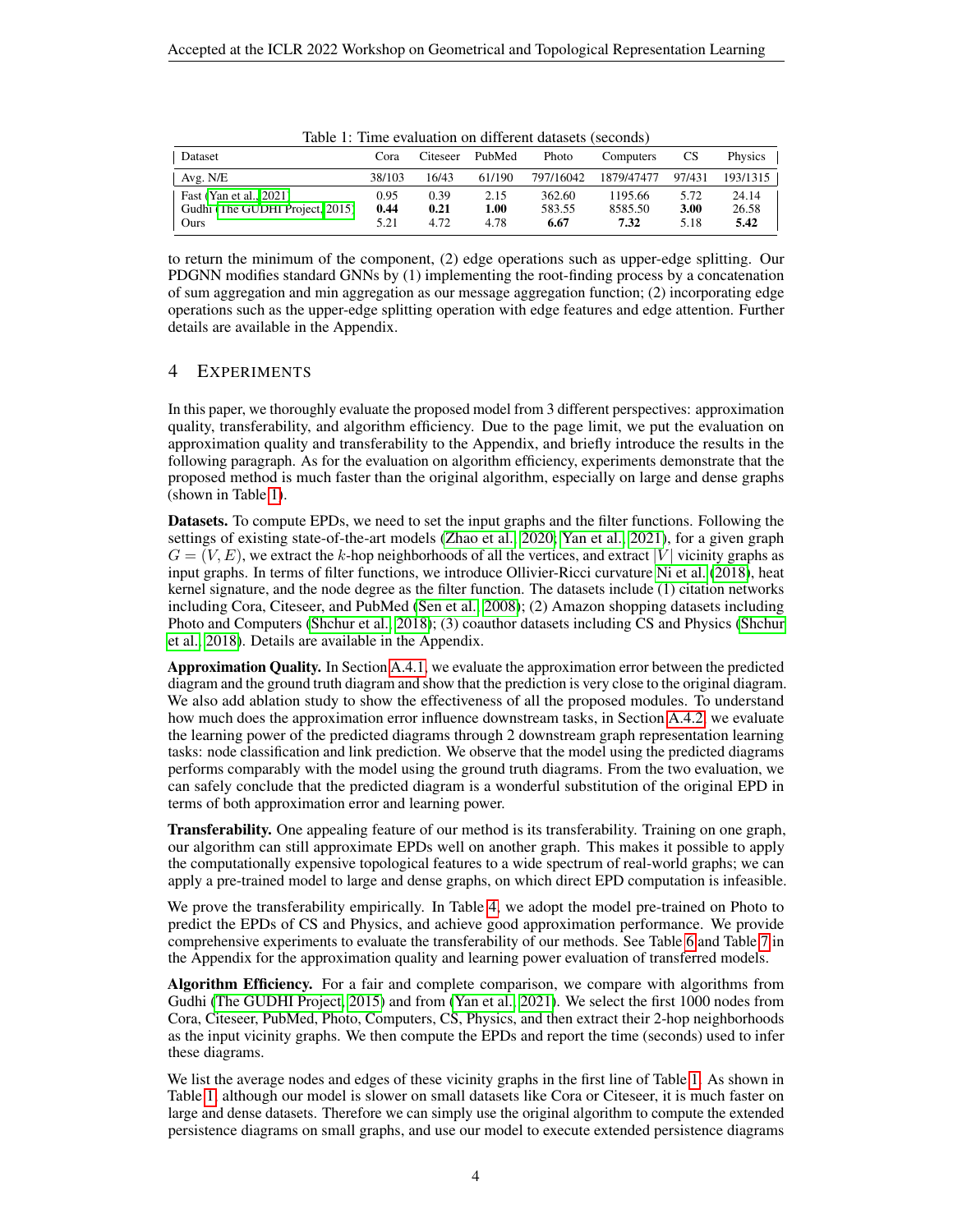on large graphs. The model can be applied to various graph representation learning works based on persistent homology.

#### 5 CONCLUSION

We propose a learning algorithm to approximate EPDs. Inspired by recent success on neural algorithm execution, we propose a novel GNN with different technical contributions to simulate the computation of EPDs. Experiments show that our method achieves satisfying approximation quality and learning power while being significantly faster than the original algorithm, especially on large and dense graphs. Another strength of our method is the transferability: training on one graph, our algorithm can still approximate EPDs well on another graph. This makes it possible to apply the computationally expensive topological features to a wide spectrum of real-world graphs.

#### **REFERENCES**

- <span id="page-4-10"></span>Henry Adams, Tegan Emerson, Michael Kirby, Rachel Neville, Chris Peterson, Patrick Shipman, Sofya Chepushtanova, Eric Hanson, Francis Motta, and Lori Ziegelmeier. Persistence images: A stable vector representation of persistent homology. *Journal of Machine Learning Research*, 18, 2017.
- <span id="page-4-8"></span>Pankaj K Agarwal, Herbert Edelsbrunner, John Harer, and Yusu Wang. Extreme elevation on a 2-manifold. *Discrete & Computational Geometry*, 36(4):553–572, 2006.
- <span id="page-4-11"></span>Gunnar Carlsson and Vin De Silva. Zigzag persistence. *Foundations of computational mathematics*, 10(4):367–405, 2010.
- <span id="page-4-6"></span>Mathieu Carriere, Marco Cuturi, and Steve Oudot. Sliced wasserstein kernel for persistence diagrams. In *International conference on machine learning*, pp. 664–673. PMLR, 2017.
- <span id="page-4-2"></span>Mathieu Carrière, Frédéric Chazal, Yuichi Ike, Théo Lacombe, Martin Royer, and Yuhei Umeda. Perslay: A neural network layer for persistence diagrams and new graph topological signatures. In *International Conference on Artificial Intelligence and Statistics*, pp. 2786–2796. PMLR, 2020.
- <span id="page-4-9"></span>Ines Chami, Zhitao Ying, Christopher Ré, and Jure Leskovec. Hyperbolic graph convolutional neural networks. *Advances in neural information processing systems*, 32:4868–4879, 2019.
- <span id="page-4-7"></span>Chao Chen, Xiuyan Ni, Qinxun Bai, and Yusu Wang. A topological regularizer for classifiers via persistent homology. In *The 22nd International Conference on Artificial Intelligence and Statistics*, pp. 2573–2582. PMLR, 2019.
- <span id="page-4-3"></span>Yuzhou Chen, Baris Coskunuzer, and Yulia Gel. Topological relational learning on graphs. *Advances in Neural Information Processing Systems*, 34, 2021.
- <span id="page-4-5"></span>David Cohen-Steiner, Herbert Edelsbrunner, and John Harer. Stability of persistence diagrams. *Discrete & computational geometry*, 37(1):103–120, 2007.
- <span id="page-4-4"></span>David Cohen-Steiner, Herbert Edelsbrunner, and John Harer. Extending persistence using poincaré and lefschetz duality. *Foundations of Computational Mathematics*, 9(1):79–103, 2009.
- <span id="page-4-12"></span>Tamal K. Dey and Yusu Wang. *Computational Topology for Data Analysis*. Cambridge University Press, 2022.
- <span id="page-4-1"></span>Herbert Edelsbrunner and John Harer. *Computational topology: an introduction*. American Mathematical Soc., 2010.
- <span id="page-4-0"></span>Herbert Edelsbrunner, David Letscher, and Afra Zomorodian. Topological persistence and simplification. In *Proceedings 41st annual symposium on foundations of computer science*, pp. 454–463. IEEE, 2000.
- <span id="page-4-13"></span>Loukas Georgiadis, Haim Kaplan, Nira Shafrir, Robert E Tarjan, and Renato F Werneck. Data structures for mergeable trees. *ACM Transactions on Algorithms (TALG)*, 7(2):1–30, 2011.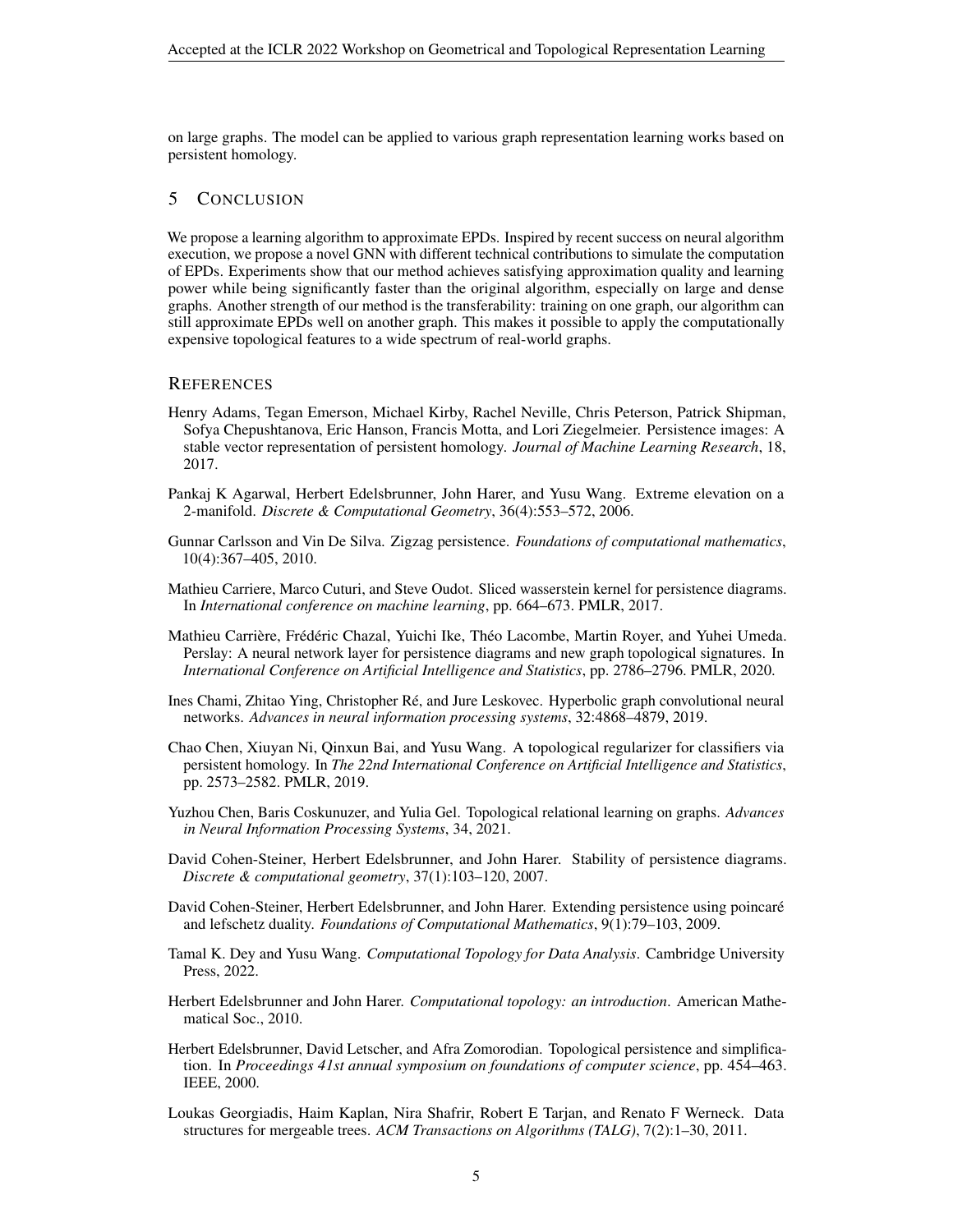- <span id="page-5-6"></span>Christoph Hofer, Roland Kwitt, Marc Niethammer, and Andreas Uhl. Deep learning with topological signatures. In *Proceedings of the 31st International Conference on Neural Information Processing Systems*, pp. 1633–1643, 2017.
- <span id="page-5-8"></span>Christoph Hofer, Roland Kwitt, Marc Niethammer, and Mandar Dixit. Connectivity-optimized representation learning via persistent homology. In *International Conference on Machine Learning*, pp. 2751–2760. PMLR, 2019.
- <span id="page-5-1"></span>Christoph Hofer, Florian Graf, Bastian Rieck, Marc Niethammer, and Roland Kwitt. Graph filtration learning. In *International Conference on Machine Learning*, pp. 4314–4323. PMLR, 2020.
- <span id="page-5-14"></span>Nan Hu, Raif M Rustamov, and Leonidas Guibas. Stable and informative spectral signatures for graph matching. In *Proceedings of the IEEE Conference on Computer Vision and Pattern Recognition*, pp. 2305–2312, 2014.
- <span id="page-5-7"></span>Xiaoling Hu, Fuxin Li, Dimitris Samaras, and Chao Chen. Topology-preserving deep image segmentation. *Advances in Neural Information Processing Systems*, 32:5657–5668, 2019.
- <span id="page-5-9"></span>Łukasz Kaiser and Ilya Sutskever. Neural gpus learn algorithms. *arXiv preprint arXiv:1511.08228*, 2015.
- <span id="page-5-15"></span>Thomas N Kipf and Max Welling. Semi-supervised classification with graph convolutional networks. *arXiv preprint arXiv:1609.02907*, 2016.
- <span id="page-5-16"></span>Dmitri Krioukov, Fragkiskos Papadopoulos, Maksim Kitsak, Amin Vahdat, and Marián Boguná. Hyperbolic geometry of complex networks. *Physical Review E*, 82(3):036106, 2010.
- <span id="page-5-10"></span>Karol Kurach, Marcin Andrychowicz, and Ilya Sutskever. Neural random-access machines. *arXiv preprint arXiv:1511.06392*, 2015.
- <span id="page-5-5"></span>Genki Kusano, Yasuaki Hiraoka, and Kenji Fukumizu. Persistence weighted gaussian kernel for topological data analysis. In *International Conference on Machine Learning*, pp. 2004–2013. PMLR, 2016.
- <span id="page-5-0"></span>Pan Li, Yanbang Wang, Hongwei Wang, and Jure Leskovec. Distance encoding: Design provably more powerful neural networks for graph representation learning. *Neural Information Processing Systems (NeurIPS)*, 2020.
- <span id="page-5-2"></span>Guido Montufar, Nina Otter, and Yu Guang Wang. Can neural networks learn persistent homology features? In *NeurIPS 2020 Workshop on Topological Data Analysis and Beyond*, 2020.
- <span id="page-5-18"></span>Christopher Morris, Nils M. Kriege, Franka Bause, Kristian Kersting, Petra Mutzel, and Marion Neumann. Tudataset: A collection of benchmark datasets for learning with graphs. In *ICML 2020 Workshop on Graph Representation Learning and Beyond (GRL+ 2020)*, 2020. URL <www.graphlearning.io>.
- <span id="page-5-3"></span>James R Munkres. *Elements of algebraic topology*. CRC press, 2018.
- <span id="page-5-13"></span>Chien-Chun Ni, Yu-Yao Lin, Jie Gao, and Xianfeng Gu. Network alignment by discrete ollivier-ricci flow. In *International Symposium on Graph Drawing and Network Visualization*, pp. 447–462. Springer, 2018.
- <span id="page-5-17"></span>Maximillian Nickel and Douwe Kiela. Poincaré embeddings for learning hierarchical representations. *Advances in neural information processing systems*, 30:6338–6347, 2017.
- <span id="page-5-11"></span>Scott Reed and Nando De Freitas. Neural programmer-interpreters. *arXiv preprint arXiv:1511.06279*, 2015.
- <span id="page-5-4"></span>Jan Reininghaus, Stefan Huber, Ulrich Bauer, and Roland Kwitt. A stable multi-scale kernel for topological machine learning. In *Proceedings of the IEEE conference on computer vision and pattern recognition*, pp. 4741–4748, 2015.
- <span id="page-5-12"></span>Adam Santoro, Ryan Faulkner, David Raposo, Jack Rae, Mike Chrzanowski, Theophane Weber, Daan Wierstra, Oriol Vinyals, Razvan Pascanu, and Timothy Lillicrap. Relational recurrent neural networks. *Advances in Neural Information Processing Systems*, 31:7299–7310, 2018.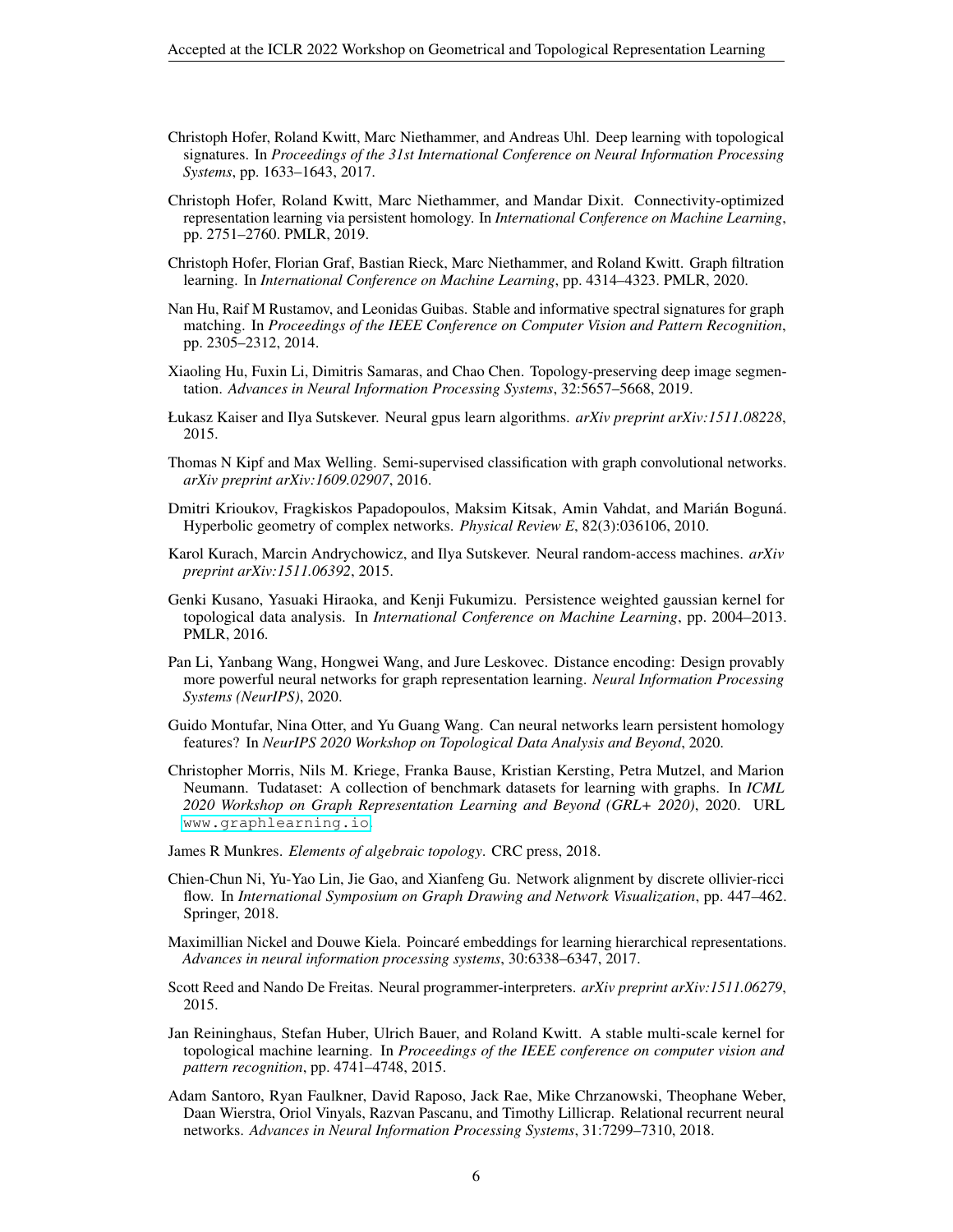- <span id="page-6-14"></span>Prithviraj Sen, Galileo Namata, Mustafa Bilgic, Lise Getoor, Brian Galligher, and Tina Eliassi-Rad. Collective classification in network data. *AI magazine*, 29(3):93–93, 2008.
- <span id="page-6-15"></span>Oleksandr Shchur, Maximilian Mumme, Aleksandar Bojchevski, and Stephan Gunnemann. Pitfalls ¨ of graph neural network evaluation. *arXiv preprint arXiv:1811.05868*, 2018.
- <span id="page-6-6"></span>Anirudh Som, Hongjun Choi, Karthikeyan Natesan Ramamurthy, Matthew P Buman, and Pavan Turaga. Pi-net: A deep learning approach to extract topological persistence images. In *Proceedings of the IEEE/CVF Conference on Computer Vision and Pattern Recognition Workshops*, pp. 834–835, 2020.
- <span id="page-6-18"></span>Jian Sun, Maks Ovsjanikov, and Leonidas Guibas. A concise and provably informative multi-scale signature based on heat diffusion. In *Computer graphics forum*, volume 28, pp. 1383–1392. Wiley Online Library, 2009.
- <span id="page-6-13"></span>The GUDHI Project. *GUDHI User and Reference Manual*. GUDHI Editorial Board, 2015. URL <http://gudhi.gforge.inria.fr/doc/latest/>.
- <span id="page-6-17"></span>Petar Veličković, Guillem Cucurull, Arantxa Casanova, Adriana Romero, Pietro Liò, and Yoshua Bengio. Graph attention networks. In *International Conference on Learning Representations*, 2018.
- <span id="page-6-4"></span>Petar Veličković, Rex Ying, Matilde Padovano, Raia Hadsell, and Charles Blundell. Neural execution of graph algorithms. In *International Conference on Learning Representations*, 2019.
- <span id="page-6-12"></span>Petar Veličković, Lars Buesing, Matthew C Overlan, Razvan Pascanu, Oriol Vinyals, and Charles Blundell. Pointer graph networks. *arXiv preprint arXiv:2006.06380*, 2020.
- <span id="page-6-7"></span>Fan Wang, Huidong Liu, Dimitris Samaras, and Chao Chen. Topogan: A topology-aware generative adversarial network. In *Computer Vision–ECCV 2020: 16th European Conference, Glasgow, UK, August 23–28, 2020, Proceedings, Part III 16*, pp. 118–136. Springer, 2020.
- <span id="page-6-5"></span>Louis-Pascal Xhonneux, Andreea-Ioana Deac, Petar Veličković, and Jian Tang. How to transfer algorithmic reasoning knowledge to learn new algorithms? *Advances in Neural Information Processing Systems*, 34, 2021.
- <span id="page-6-16"></span>Keyulu Xu, Weihua Hu, Jure Leskovec, and Stefanie Jegelka. How powerful are graph neural networks? In *International Conference on Learning Representations*, 2018.
- <span id="page-6-11"></span>Yujun Yan, Kevin Swersky, Danai Koutra, Parthasarathy Ranganathan, and Milad Hashemi. Neural execution engines: Learning to execute subroutines. *Advances in Neural Information Processing Systems*, 33, 2020.
- <span id="page-6-3"></span>Zuoyu Yan, Tengfei Ma, Liangcai Gao, Zhi Tang, and Chao Chen. Link prediction with persistent homology: An interactive view. In *International Conference on Machine Learning*, pp. 11659– 11669. PMLR, 2021.
- <span id="page-6-0"></span>Jiaxuan You, Rex Ying, and Jure Leskovec. Position-aware graph neural networks. In *International Conference on Machine Learning*, pp. 7134–7143. PMLR, 2019.
- <span id="page-6-10"></span>Wojciech Zaremba and Ilya Sutskever. Learning to execute. *arXiv preprint arXiv:1410.4615*, 2014.
- <span id="page-6-9"></span>Sebastian Zeng, Florian Graf, Christoph Hofer, and Roland Kwitt. Topological attention for time series forecasting. *Advances in Neural Information Processing Systems*, 34, 2021.
- <span id="page-6-19"></span>Muhan Zhang and Yixin Chen. Link prediction based on graph neural networks. *Advances in Neural Information Processing Systems*, 31:5165–5175, 2018.
- <span id="page-6-1"></span>Qi Zhao and Yusu Wang. Learning metrics for persistence-based summaries and applications for graph classification. *Advances in Neural Information Processing Systems*, 32:9859–9870, 2019.
- <span id="page-6-2"></span>Qi Zhao, Ze Ye, Chao Chen, and Yusu Wang. Persistence enhanced graph neural network. In *International Conference on Artificial Intelligence and Statistics*, pp. 2896–2906. PMLR, 2020.
- <span id="page-6-8"></span>Songzhu Zheng, Yikai Zhang, Hubert Wagner, Mayank Goswami, and Chao Chen. Topological detection of trojaned neural networks. *arXiv preprint arXiv:2106.06469*, 2021.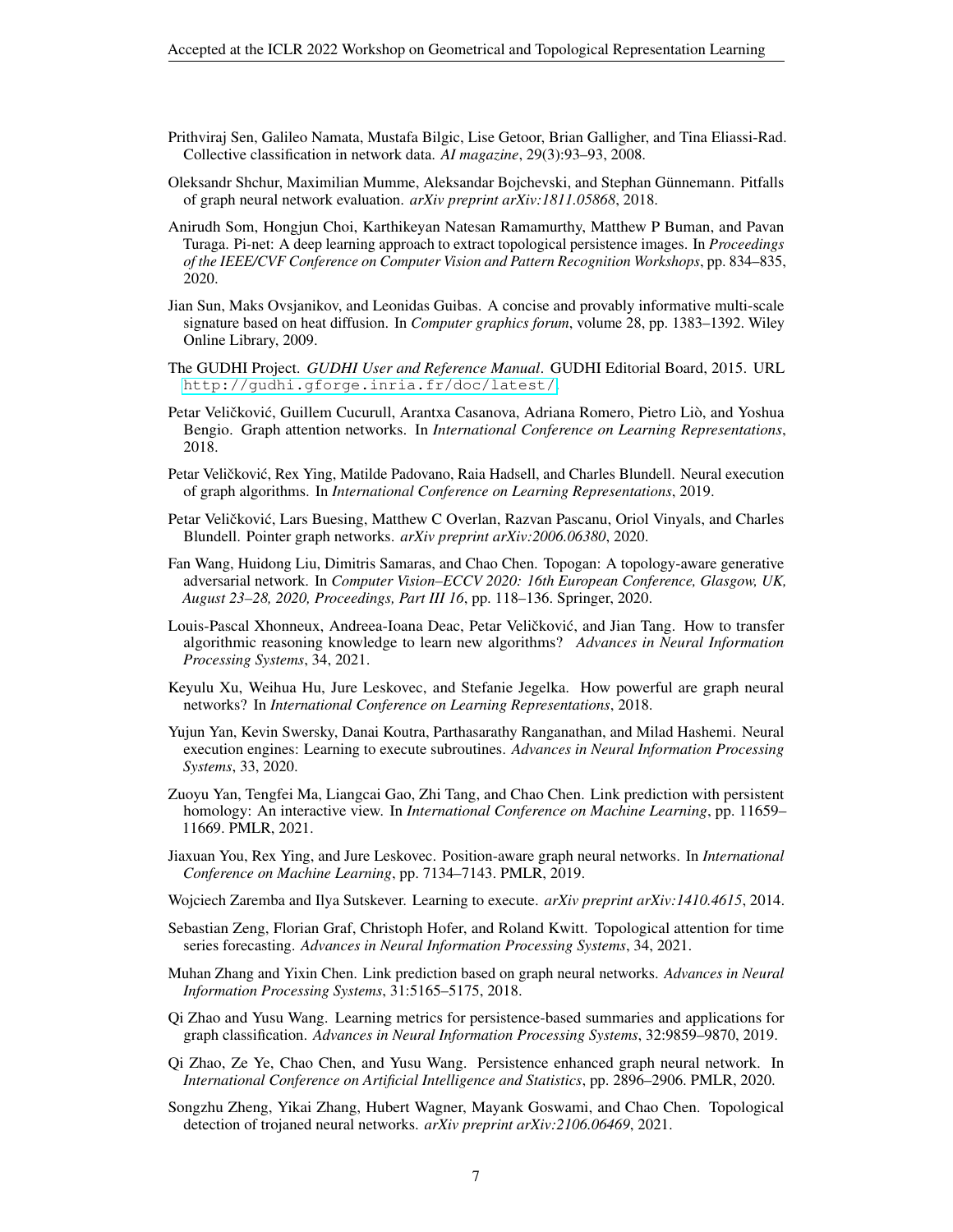# A APPENDIX

In the Appendix, we provide (1) Introduction of extended persistent homology and its computation; (2) additional experimental details, including introduction on the datasets, and the experimental settings; (3) further experiments, including the evaluation on approximation quality, the evaluation on transferability, and the influence of training samples; (4) experiments on graph classification datasets.

#### <span id="page-7-0"></span>A.1 EXTENDED PERSISTENT HOMOLOGY

We briefly introduce extended persistent homology and refer the readers to [\(Cohen-Steiner et al.,](#page-4-4) [2009;](#page-4-4) [Edelsbrunner & Harer, 2010\)](#page-4-1) for more details.

Ordinary Persistent Homology. Persistent homology captures 0-dimensional (connected components) and 1-dimensional (loops) topological structures and measures their saliency via a scalar function called *filter function*. Given a input graph  $G = (V, E)$ , with node set V and edge set E, we call all the nodes and edges *simplices*. Denote by  $X = V \cup E$  the set of all simplices. We define a filter function on all simpices,  $f : X \to \mathbb{R}$ . Often, f is induced by a node-valued function (e.g., node degrees), and further defined on edges as  $f(uv) = max(f(u), f(v))$ .

Denote by  $X_a$  the *sublevel set of* X, consisting of simplices whose filter function values  $\leq a$ ,  $X_a = \{x \in X | f(x) \le a\}.$  As the threshold value a increases from  $-\infty$  to  $\infty$ , we obtain a sequence of growing spaces, called an *ascending filtration* of X:  $\emptyset = X_{-\infty} \subset ... \subset X_{\infty} = X$ . As  $X_a$ increases from  $\emptyset$  to X, new topological structures gradually appear (born) and disappear (die). For instance, the blue square persistence point at  $(t_2, t_3)$  in Figure [1](#page-1-0) (b) indicates that the connected component  $u_2$  appears at  $X_{t_2}$  and is merged with the whole connected component at  $X_{t_3}$ .

Applying the homology functor to the filtration, we can more precisely quantify the birth and death of topological features (as captured by homology groups) throughout the filtration, and the output is the so-called *persistence diagram* (PD), which is a planar multiset of points, each of which  $(b, d)$ corresponds to the birth and death time of some homological feature (i.e., components, loops, and their higher dimensional analogs). The lifetime |d − b| is called the *persistence* of this feature and intuitively measures its importance w.r.t. the input filtration.

Extended Persistent Homology. In the ordinary persistent homology, topology of the domain (e.g., the graph) will be created at some time (has a birth time), but never dies (i.e., with death time being equal to  $+\infty$ ). Hence we cannot capture their importance. In the context of graphs, the importance of loops are not captured via the ordinary persistence. To this end, *extended persistence* [\(Cohen-Steiner et al., 2009\)](#page-4-4)<sup>[1](#page-7-1)</sup> introduces a *descending filtration* :  $\emptyset = X^\infty$  ⊂ ... ⊂  $\hat{X}^{-\infty} = X$ , where  $X^a = \{x \in X | f(x) \ge a\}$  is a *superlevel set*. This induces a sequence of homology groups of the form  $H(X) = H(X, X^{\infty}) \to \cdots \to H(X, X^{a}) \to \cdots \to H(X, X^{-\infty}) = \emptyset$ .

When the input domain is a graph, the 1-dimensional EPD consists of  $\beta_1$  number of persistent points, capturing the birth and death of independent loop features. Here  $\beta_1$  is the rank of the first homology group; for a connected graph, it is simply the number of independent loops,  $\beta_1 = |E| - |V| + 1$ . A loop will be created during the ascending filtration, but killed during the descending filtration. The birth and death times of the feature correspond to the threshold value a's when these events happen. In general, the death time for such loop feature is smaller than the birth time. For example, the red triangle persistence point in Figure [1](#page-1-0) (b) denotes that the red cycle in Figure 1 (a) appears at  $X_{t_5}$  in the ascending filtration and appears again at  $X^{t_1}$  in the descending filtration.

Finally, persistence diagrams live in an infinite-dimensional space equipped with an appropriate metric structure, such as the so-called  $p$ -th Wasserstein distance, or the bottleneck distance [\(Cohen-](#page-4-5)[Steiner et al., 2007\)](#page-4-5). There have been many works in the literature to vectorize persistence diagrams for downstream analysis. A popular choice is the persistence image [\(Adams et al., 2017\)](#page-4-10),

#### <span id="page-7-2"></span>A.1.1 COMPUTING EXTENDED PERSISTENCE DIAGRAMS (EPDS)

In this section, we rewrite the algorithms to compute the EPDs for graphs into a form that is easier for GNNs to simulate as inspired by the neural execution work of (Veličković et al., [2019;](#page-6-4) [Xhonneux](#page-6-5)

<span id="page-7-1"></span><sup>&</sup>lt;sup>1</sup>[Extended persistence is also closely related to the concept of zigzag persistence \(Carlsson & De Silva,](#page-6-5) [2010\).](#page-6-5)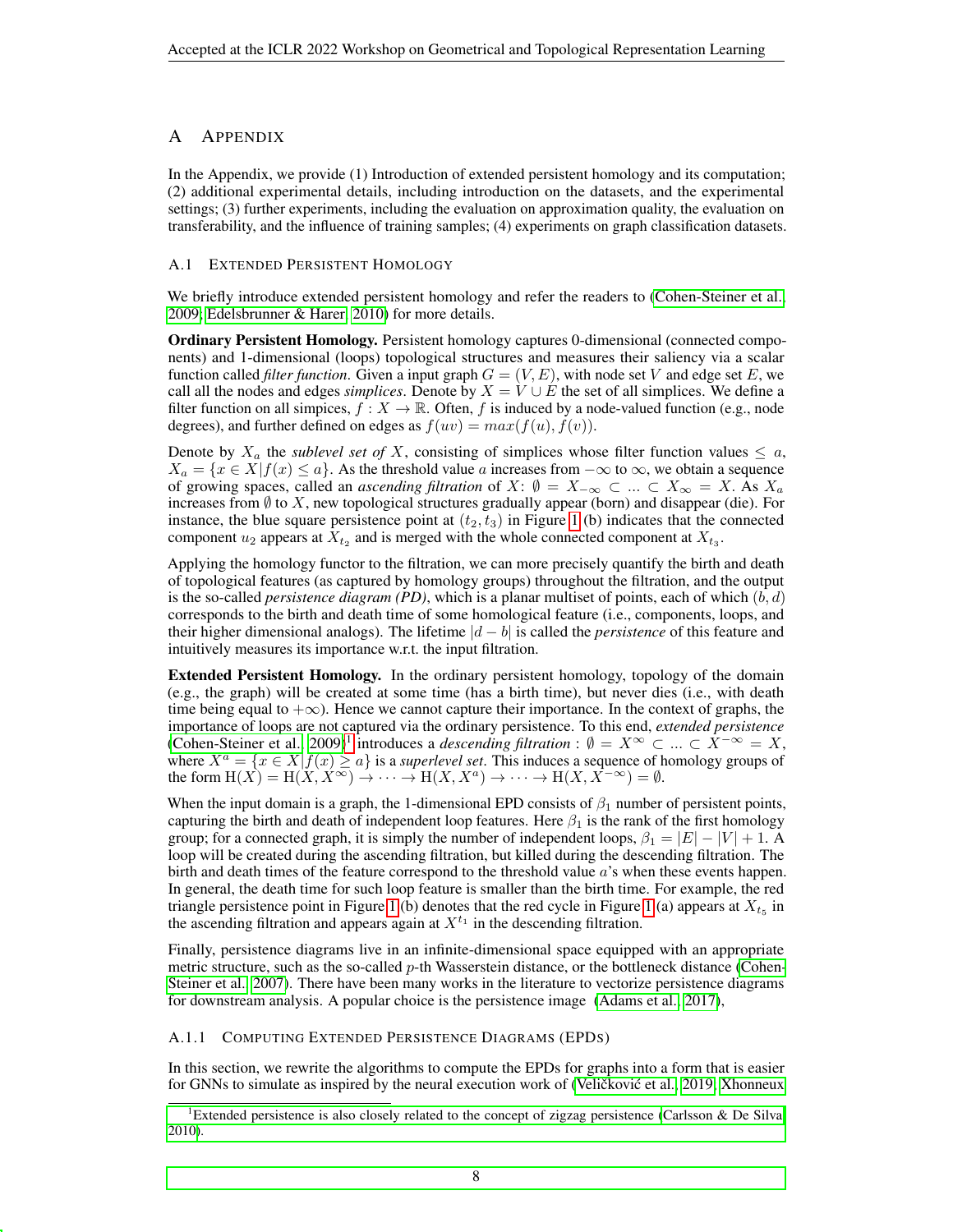[et al., 2021\)](#page-6-5). The algorithm for computing the 0D EPDs is well-known, using the so-called union-find data structure [\(Edelsbrunner & Harer, 2010;](#page-4-1) [Dey & Wang, 2022\)](#page-4-12). The algorithm for computing the 1D EPDs has not been reported before, however, the idea follows from existing work [\(Agarwal](#page-4-8) [et al., 2006\)](#page-4-8). For simplicity of presentation, we assume that all vertices have distinct function values  $f: V \to \mathbb{R}$ , and our goal is to compute the 0D and 1D EPDs  $PD_0$  and  $PD_1$ .

The neural execution of "sequential" algorithms. [Xhonneux et al.](#page-6-5) [\(2021\)](#page-6-5) point out that sequential algorithms as shown in Algorithm [1](#page-9-1) (e.g., Dijkstra) can be approximated by GNNs.

Inspired by their idea, we rewrite the algorithms to compute EPDs in a sequential-like form that is easier for a GNN-like architecture later to "simulate". In particular, the algorithm for computing 1D extended persistence is shown in Algorithm [2;](#page-9-2) the algorithm for computing 0D persistence, which is shown in Algorithm [4,](#page-10-0) is the standard union-find strategy.

High-level description of sequential algorithms. Note that when we perform the standard persistence algorithm via matrix reduction, every simplex in the input simplicial complex will either be a *creator* (indicating that adding this simplex will create a new family of homology classes/topological features) or a *destroyer* (indicating that adding this simplex will destroy some existing homology classes/topological features). In the end, the persistence algorithm will pair up these creators and destroyers, and their function values give rise to the birth and death times in the resulting persistence diagrams. In our context where the input is a graph which can be viewed as a 1-dimensional simplicial complex (consisting of 0-simplices/vertices V and 1-simplices/edges  $E$ ), the persistence algorithms will pair up these simplices.

In particular, for an edge (1-simplex)  $e \in E$ : (1) it can either serve as a destroyer (killing a connected component), in which case it is paired up with a vertex v, giving a *persistence pairing*  $(v, e)$  and a corresponding persistence point  $(f(v), f(e))$  in the 0-D PD PD<sub>0</sub>. For example, the persistence point located at  $(t_2, t_3)$  in Figure [1](#page-1-0) (b) denotes that the edge  $u_2u_3$  is paired with  $u_2$ . Alternatively, the edge could be creating a 1-cycle (intuitively a loop in the graph) and is a creator during the ascending filtration. This loop will ultimately be killed during the descending filtration when we take relative homology  $H_1(X, X^a)$ , when we sweep past some vertex w (and  $a = f(w)$ ). Hence the algorithm will pair up  $(e, w)$  which gives rise to a persistence point  $(f(e), f(w))$  in the 1-D EPD  $PD_1$ .

In other words, to compute  $PD_0$  and  $PD_1$ , we will simply find the pairing partners for all edges. We note that in the literature, when the filtration is induced by a filter function, often in the end we output the persistence diagram induced by the lower-star filtration, which roughly means that we ignore all local pairings where a simplex is paired with another one incident on it. Such local pairings correspond to those persistence points with 0 persistence if the function value is distinct on all vertices. We compute all pairings as this has the consequence that later our neural network will essentially compute a "pairing partner" for each edge in the graph as an edge feature. Once such pairings are computed, it is easy to remove those local pairings.

**Sequential algorithm to compute**  $PD_1$ . The algorithm to compute  $PD_0$  is similar to Algorithm [3.](#page-9-0) Therefore, here we just describe the algorithm to compute  $PD_1$ . It turns out that using the observations from [\(Agarwal et al., 2006\)](#page-4-8), the following procedure will produce the 1D extended persistence capturing loops. Specifically, consider a vertex  $v_i \in V$ , and suppose there are k edges  $e_{i_1}, \ldots, e_{i_k}$ incident to  $v_i$  with function values higher than  $v_i$  (i.e., the function value of the other endpoint of these edges is higher than  $f(v_i)$ ). See Figure [1](#page-1-0) (c) for a simple illustration. For node  $u_1, k = 3$ , and the three edges are  $u_1u_3$ ,  $u_1u_4$ , and  $u_1u_6$ . Now imagine we put each such edge in a different component  $C_{i_j}$ ,  $j \in [1, k]$  – we call this *upper-edges splitting operation* – and start to sweep the graph G in increasing values of a but starting at  $f(v_i)$ . Then, the first time any two such components merge will give rise to a new persistence point in the 1D extended persistence diagram. For instance, in Figure [1](#page-1-0) (c),  $C_{14}$  and  $C_{13}$  first merge at  $u_4$ , and this will give rise to the brown loop in Figure 1 (a) with  $(t_4, t_1)$  as its persistence point. Intuitively, this pairing captures the so-called thinnest cycle basis [\(Agarwal et al., 2006;](#page-4-8) [Cohen-Steiner et al., 2009\)](#page-4-4).

Hence to compute the extended persistence pairing induced by  $v_i$ , we can call Algorithm [3](#page-9-0) to identify the first time when components containing  $C_{i,j}$ s are merged. This can be achieved using the unionfind-like data structure to track the components. The main difference from the standard union-find data structure is that as we merge components, each component needs to be represented by the minimum (the vertex in this component with the smallest function value) which is not required in a standard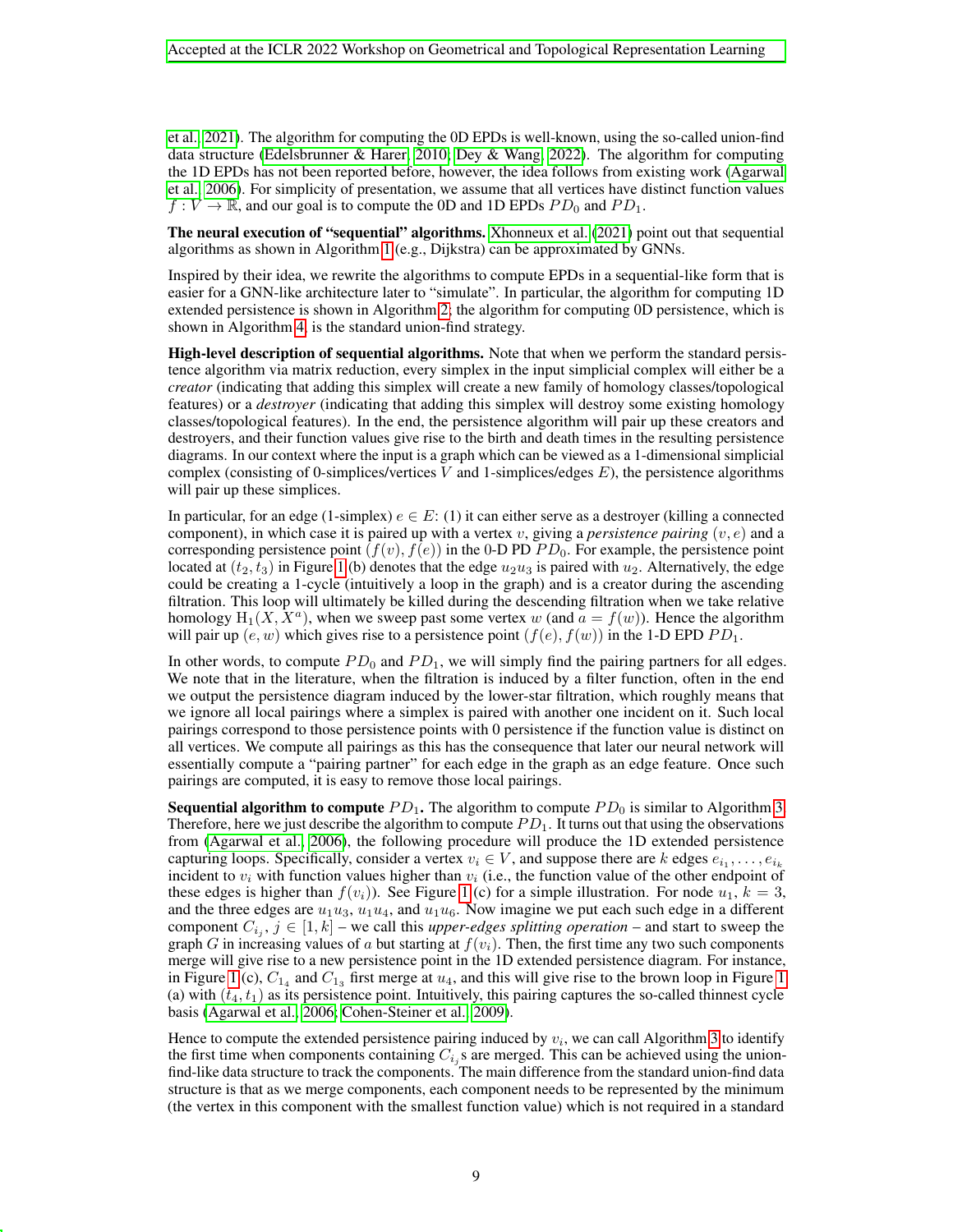Algorithm 1 Sequential algorithm

1: **Input:** graph  $G = (V, E)$ , filter function f.

2: Initialise-Nodes $(V, f)$ 3:  $Q =$  Sort-Queue $(V)$ 4: while Q is not empty do 5:  $u = Q$ .pop-min() 6: for  $v \in G$  neighbors $(u)$  do 7: Relax-Edge $(u, v, f)$ 8: end for

<span id="page-9-1"></span>9: end while

Algorithm 2 Computation of 1D EPD

1: **Input:** filter function f, input graph  $G = (V, E)$ 2:  $V, E = \text{sorted}(V, E, f)$ 3:  $PD_0 =$  Union-Find $(V, E, f)$ ,  $PD_1 = \{\}$ 4: for  $i \in V$  do 5:  $C_i = \{C_{i_j} | (i, j) \in E, f(j) > f(i) \}, E_i = E$ 6: **for**  $C_{i_j} \in C_i$  **do**<br>7:  $f(C_{i_j}) = f(i)$ 7:  $f(C_{i_j}) = f(i), E_i = E_i - \{(i,j)\} + \{(C_{i_j}, j)\}$ 8: end for 9:  $PD_1^i =$  Union-Find-step $(V + C_i - \{i\}, E_i, f, C_i)$ 10:  $PD_1 + = PD_1^i$ 11: end for 12: Output:  $PD_0, PD_1$ 

#### <span id="page-9-2"></span>Algorithm 3 Union-Find-step (Sequential)

<span id="page-9-0"></span>1: Input:  $V, E, f, C_i$ 2:  $P\overline{D}_1^i = \{\}$ 3: for  $v \in V$  do 4:  $v.value = f(v), v(root = v)$ 5: end for 6:  $Q = \text{Sort}(V)$ ,  $Q = Q - \{v | f(v) < f(i) \}$ 7: while Q is not empty do 8:  $u = Q$ .pop-min() 9: for  $v \in G$ .neighbors $(u)$  do 10:  $pu, pv = Find-Root(u), Find-Root(v)$ 11: if  $pu \neq pv$  then 12:  $s/l = argmin/argmax(pu.value, pv.value)$ 13:  $l.root = s$ 14: **if**  $pu \in V_i$  and  $pv \in V_i$  then 15:  $PD_1^i + \{(u.value, l.value)\}$ 16: end if 17: end if 18: end for 19: end while 20: **Function:** Find-Root $(u)$ 21:  $pu = u$ 22: while  $pu \neq pu-root$  do 23:  $pu(root = (pu(root).root, pu = pu(root)$ 24: end while 25: Return: pu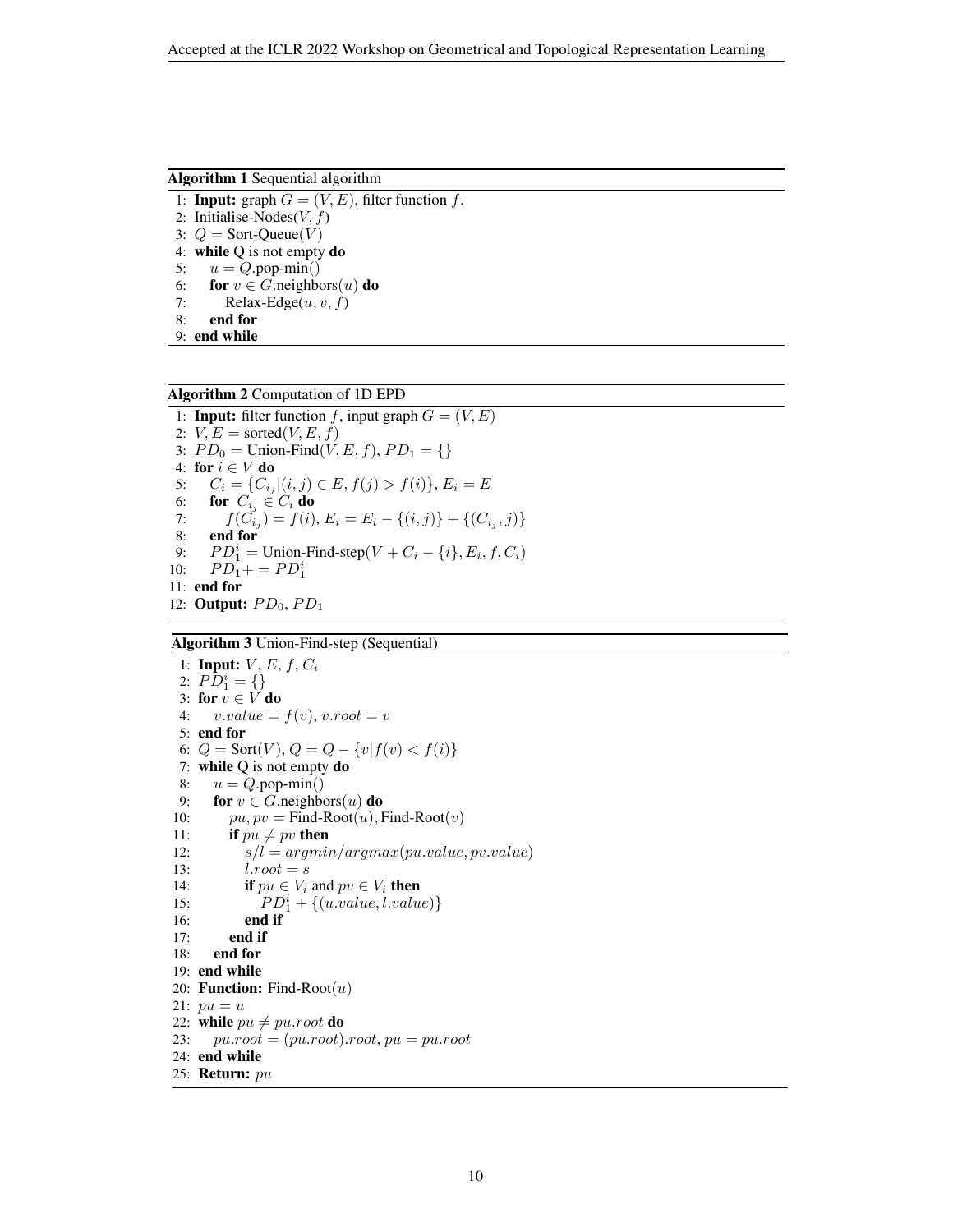union-find data structure. (The same holds for the algorithm to compute the 0D persistence diagram  $PD_0$  in the Appendix.) The detailed algorithm/procedures involved can be found in Algorithm [3.](#page-9-0)

**Complexity.** The computational complexity of the Union-Find algorithm is  $O(|E|\alpha(|E|))$ , where  $\alpha(\cdot)$  is the inverse Ackermann function. Therefore, we need  $O(|V||E|\alpha(|E|))$  time to compute an EPD using the sequential algorithm described in this section. Note this sequential algorithm is not necessarily the most efficient one. In practice, one may use the quadratic algorithm  $(O(|V||E|))$  as in [\(Yan et al., 2021\)](#page-6-3). We also note that although not formally published, the best known algorithm for EPD computation is quasilinear,  $O(|E| \log |V|)$ , using the data structure of mergeable trees [\(Agarwal](#page-4-8) [et al., 2006;](#page-4-8) [Georgiadis et al., 2011\)](#page-4-13). But this algorithm remains theoretical so far.

Algorithm 4 Union-Find (Sequential)

1: Input:  $V, E, f$ 2:  $PD_0 = \{\}$ 3: for  $v \in V$  do 4:  $v.value = f(v), v(root = v)$ 5: end for 6:  $Q = \text{Sort}(V)$ 7: while Q is not empty do 8:  $u = Q$ .pop-min() 9: for  $v \in G$ .neighbors $(u)$  do 10:  $pu, pv = Find-Root(u), Find-Root(v)$ 11: **if**  $pu \neq pv$  then 12:  $s/l = argmin/argmax(pu.value, pv.value)$ 13:  $l.root = s$ 14:  $PD_0 + \{(l.value, u.value)\}$ 15: end if 16: end for 17: end while 18: **Function:**  $Find - Root(u)$ 19:  $pu = u$ 20: while  $pu \neq pu-root$  do 21:  $pu(root = (pu(root).root, pu = pu(root)$ 22: end while 23: **Return:**  $pu$ 

#### <span id="page-10-1"></span><span id="page-10-0"></span>A.2 LEARNING EXTENDED PERSISTENCE DIAGRAMS

In this section, we will introduce our neural network architecture to approximate the EPDs on graphs. As explained in the previous section, we will pair up all simplices (edges/vertices) in the input graph, instead of outputting only those non-local pairing corresponding to the pairing between critical points in the smooth case. The reason is that in this way, every edge is paired and corresponds to a persistence point, therefore the computation of EPD can be transformed into a link prediction problem on graphs. Furthermore, once such pairings are computed, we can easily remove all local pairings.

Basic Framework. As mentioned in Section [A.1.1,](#page-7-2) every edge in the input graph will give rise to either a 0-dim ordinary persistence point or a 1D extended persistence point. Therefore, we transfer the learning of extended persistence diagram into a link prediction problem. Specifically, our base architecture, which is shown in Figure [2,](#page-11-0) follows standard link-prediction architectures [\(Chami](#page-4-9) [et al., 2019;](#page-4-9) [Yan et al., 2021\)](#page-6-3): (1) For a input graph  $G = (V, E)$  and a filter function f, we first obtain the initial filter value for all the nodes:  $X = f(V) \in R^{|V|+1}$ , and then use a specially designed GNN model which later we call PDGNN  $G$  to obtain the node embedding for all these vertices:  $H = \mathcal{G}(X) \in R^{|V| * d_H}$ . (2) Subsequently, a MLP (Multi-layer perceptron) W is applied to the node embeddings to obtain the persistent pairing information for each edge  $(u, v) \in E$  via  $PP_{uv} = W([h_u \bigoplus h_v]) \in R^2$  which is the persistence point associated to this edge  $(u, v)$ . Here,  $h_u$ and  $h_v$  denote the node embedding for node u and v, and  $\bigoplus$  represents the concatenation of vectors.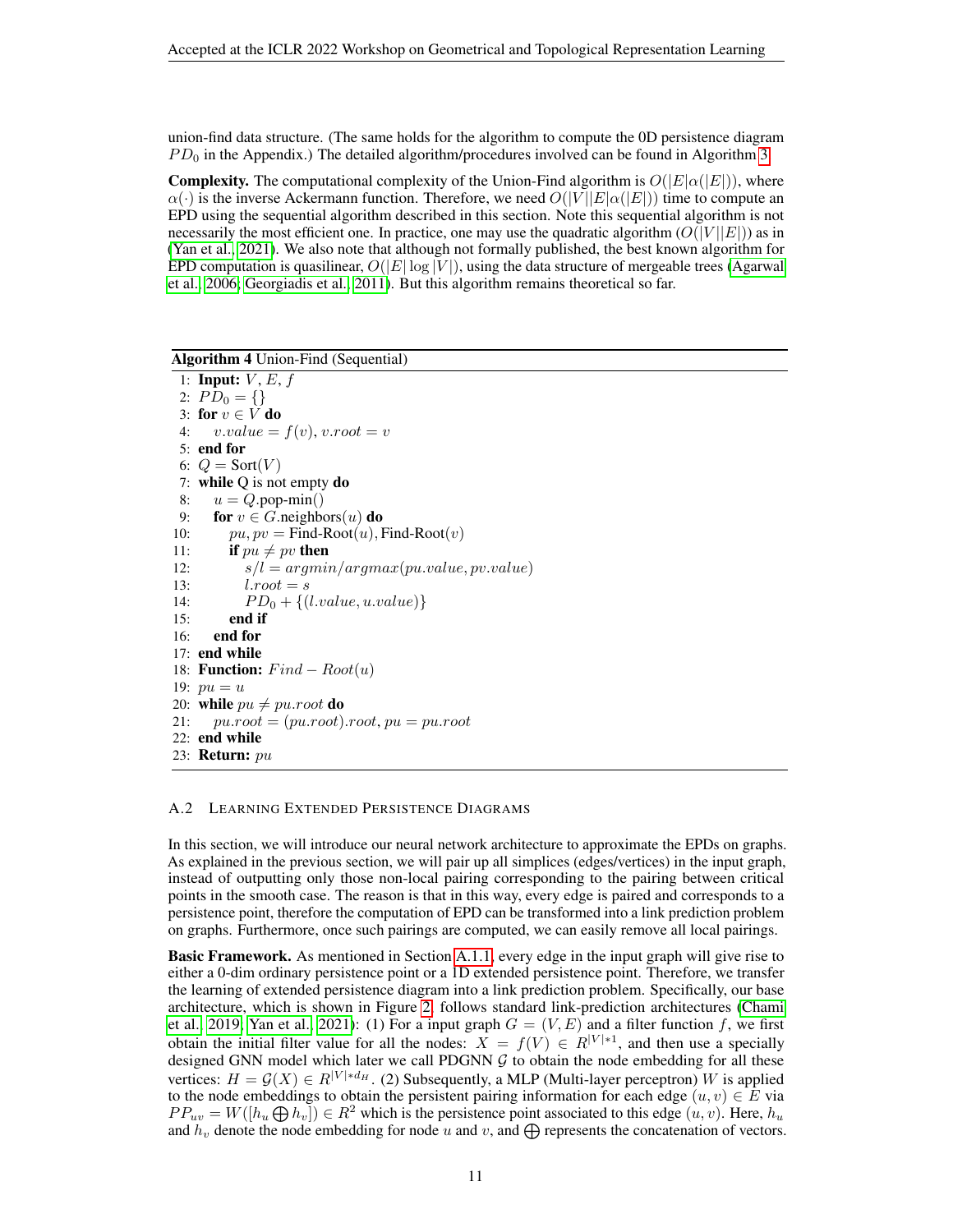

<span id="page-11-0"></span>Figure 2: The basic framework.

Standard GNN. A GNN typically learns the node embedding via an iterative aggregation of local graph neighbors. The  $k$ -th iteration (the  $k$ -th GNN layer) can be written as:

$$
h_u^k = AGG^k(\{MSG^k(h_v^{k-1}), v \in N(u)\}, h_u^{k-1})
$$
\n(1)

where  $h_u^k$  is the node features for node u after k-th iterations, and  $N(u)$  is the neighborhood of node u. In our setting,  $h_u^0 = x_u$  is initialized to be the filter value of node u. Different GNNs have different  $MSG$  and  $AGG$  functions, e.g., in GIN [\(Xu et al., 2018\)](#page-6-16),  $MSG$  is a MLP followed by an activation function, and  $AGG$  is a sum aggregation.

PDGNN. We now describe our specially designed GNN for estimating persistence diagrams, called PDGNN (Persistence Diagram Graph Neural Network). Compared with the Sequential algorithms proposed in [\(Xhonneux et al., 2021\)](#page-6-5), extended persistence diagrams need extra care: (1) the Find-Root algorithm needs to return the minimum of the component, (2) edge operations such as upper-edge splitting. Our PDGNN modifies standard GNNs with the following modules to handle these steps.

Find-Root Algorithm. Finding the minimum intuitively suggests using a combination of several local min-aggregations. Considering that the sum aggregation can bring the best expressiveness to GNNs [\(Xu et al., 2018\)](#page-6-16), we implement the root-finding process by a combination of sum aggregation and min aggregation as our AGG function. To be specific:

$$
AGG^{k}(.) = SUM(.) \bigoplus MIN(.) \tag{2}
$$

Incorporating edge operations. As shown in (Veličković et al., [2019;](#page-6-4) [Xhonneux et al., 2021\)](#page-6-5), classic GNNs are not effective in "executing" algorithms operating on edges, such as Relax-Edge subroutine. Furthermore, in Algorithm [2,](#page-9-2) we also need the upper-edge splitting operation for each vertex. To this end, similar to [\(Xhonneux et al., 2021\)](#page-6-5) we also use edge features and attention to provide bias using edges. Specifically, we propose the following  $MSG$ :

$$
MSG^{k}(h_{v}^{k-1}) = \sigma^{k} [\alpha_{uv}^{k}(h_{u}^{k-1} \bigoplus h_{v}^{k-1})W^{k}]
$$
\n(3)

where  $\sigma^k$  is an activation function,  $W^k$  is a MLP module, and  $\alpha_{uv}^k$  is the edge weight for  $uv$ . We adopt  $PRELU$  as our activation function, and the edge weight proposed in GAT (Veličković et al., [2018\)](#page-6-17) as our edge weight.

Given that the Union-Find-step algorithm should be implemented on all nodes to obtain the EPDs, ideally we need a large GNN model to simulate all the computations. However, these Union-Findstep algorithms are running in parallel on the same graph. There are many overlapping or similar computational steps between computations on different nodes. Therefore we expect a limited-size single GNN model can simultaneously approximate all EPD computations. This is confirmed by empirical evidence in Section [4.](#page-3-1)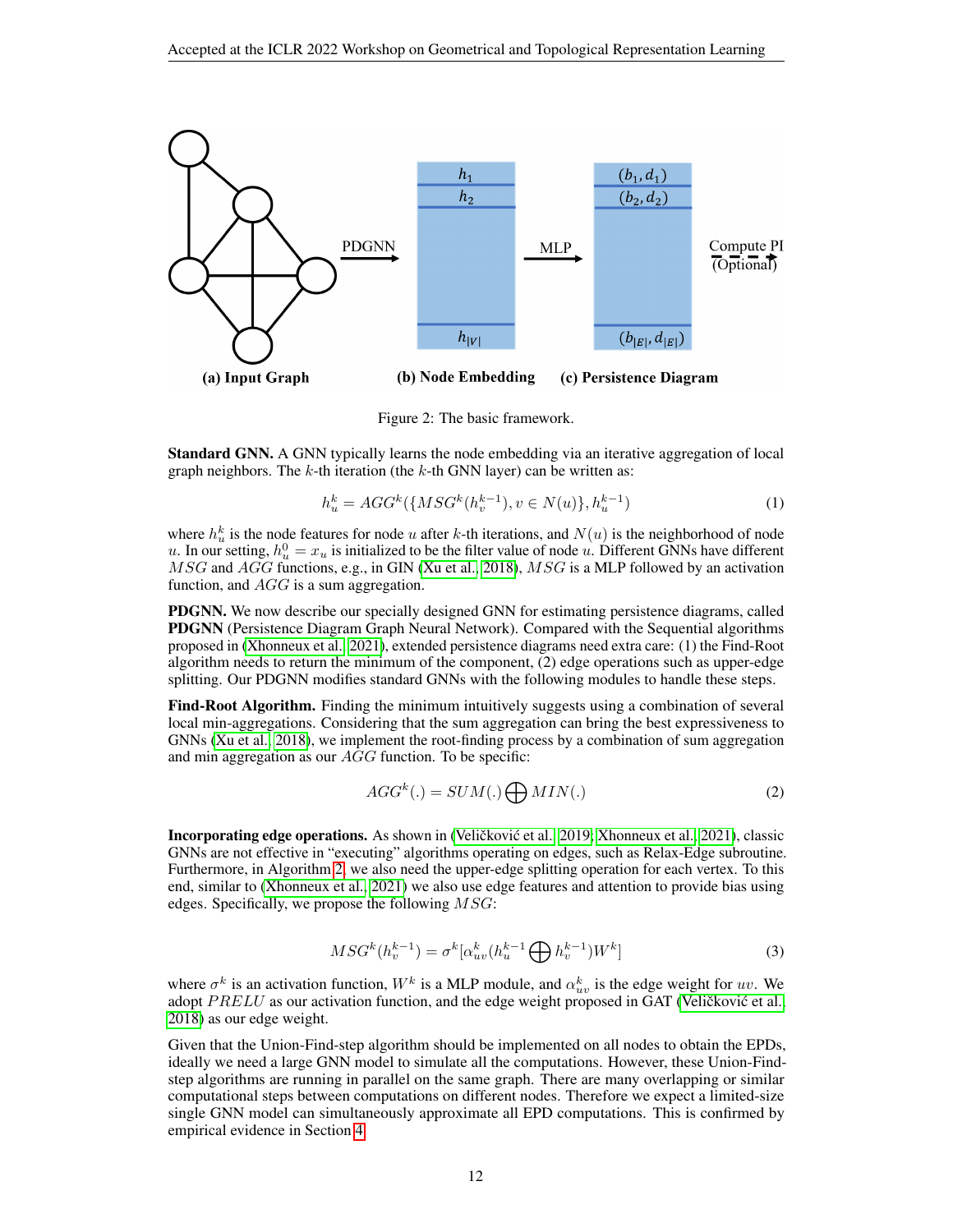<span id="page-12-0"></span>

| Dataset   | Classes | Nodes | Edges  | Features | Avg degree |
|-----------|---------|-------|--------|----------|------------|
| Cora      |         | 2708  | 5429   | 1433     | 2.00       |
| Citeseer  | 6       | 3327  | 4732   | 3703     | 1.42       |
| PubMed    | 3       | 19717 | 44338  | 500      | 2.25       |
| CS        | 15      | 18333 | 100227 | 6805     | 5.47       |
| Physics   | 5       | 34493 | 282455 | 8415     | 8.19       |
| Computers | 10      | 13381 | 259159 | 767      | 19.37      |
| Photo     | 8       | 7487  | 126530 | 745      | 16.90      |

Table 2: Statistics of the node classification datasets

#### A.3 EXPERIMENTAL DETAILS

#### A.3.1 DATASETS.

In this paper, we exploit real-world datasets including:

- 1. Citation networks: Cora, Citeseer, and PubMed [\(Sen et al., 2008\)](#page-6-14) are standard citation networks where nodes denote scientific documents and edges denote citation links.
- 2. Amazon shopping records: In Photo and Computers [\(Shchur et al., 2018\)](#page-6-15), nodes represent goods, edges represent that two goods are frequently brought together, and the node features are bag-of-words vectors.
- 3. Coauthor datasets: In CS and Physics [\(Shchur et al., 2018\)](#page-6-15), nodes denote authors and edges denote that the two authors co-author a paper.

The detailed statistics are available in Table [2.](#page-12-0)

To compute EPDs, we need to set the input graphs and the filter functions. Existing state-of-the-art models on node classification [\(Zhao et al., 2020\)](#page-6-2) and link prediction [\(Yan et al., 2021\)](#page-6-3) mainly focus on the local topological information of the target node(s). Following their settings, for a given graph  $G = (V, E)$  (e.g., Cora), we extract the k-hop neighborhoods of all the vertices, and extract |V| vicinity graphs.

In terms of filter functions, we use Ollivier-Ricci curvature (Ni et al.,  $2018)^2$  $2018)^2$ , heat kernel signature with two temprature values [\(Sun et al., 2009;](#page-6-18) Hu et al.,  $2014$  $2014$ )<sup>[3](#page-12-2)</sup> and the node degree<sup>4</sup>. For an input vicinity graph, we compute 4 EPDs based on the 4 filter functions, and then vectorize them to get 4 peristence images [\(Adams et al., 2017\)](#page-4-10). Therefore, we can get  $4|V|$  EPDs in total.

We note that in the literature, EPDs often contain the extended persistence point of the whole connected component. In our setting, we remove the point because that (1) no edge is paired with the whole connected component; (2) the value is easy to obtain, and does not need an extra prediction.

#### A.3.2 EXPERIMENTAL DETAILS

In this section, we mainly present the experimental settings on neural execution, as for the setting in downstream graph representation learning tasks, we are consistent with [\(Zhao et al., 2020;](#page-6-2) [Yan et al.,](#page-6-3) [2021\)](#page-6-3).

Evaluation metrics. Recall that the input of our model is a graph and a filter function, and the output is the predicted diagram. After obtaining the predicted diagram, we vectorize it with persistence image [\(Adams et al., 2017\)](#page-4-10) and evaluate (1) the 2-Wasserstein  $(W_2)$  distance between the predicted diagram and the ground truth EPD, (2) the total square error between the predicted persistence image and the ground truth image (persistence image error, denoted as PIE). Considering that our aim is to compute extended persistence diagrams on graphs rather than roughly approximating persistence

<span id="page-12-1"></span><sup>2</sup> Following the settings in [\(Zhao et al., 2020;](#page-6-2) [Yan et al., 2021\)](#page-6-3), we adopt the Ollivier-Ricci curvature as the graph metric, and the distance to target node(s) as the filter function.

<span id="page-12-2"></span><sup>&</sup>lt;sup>3</sup> Following the settings in (Carrière et al., 2020), we set the temparature  $t = 10$  and 0.1 and adopt these two kernel functions as the filter functions.

<span id="page-12-3"></span> $4N$ ode degree is used as the initial filter function in [\(Hofer et al., 2020\)](#page-5-1).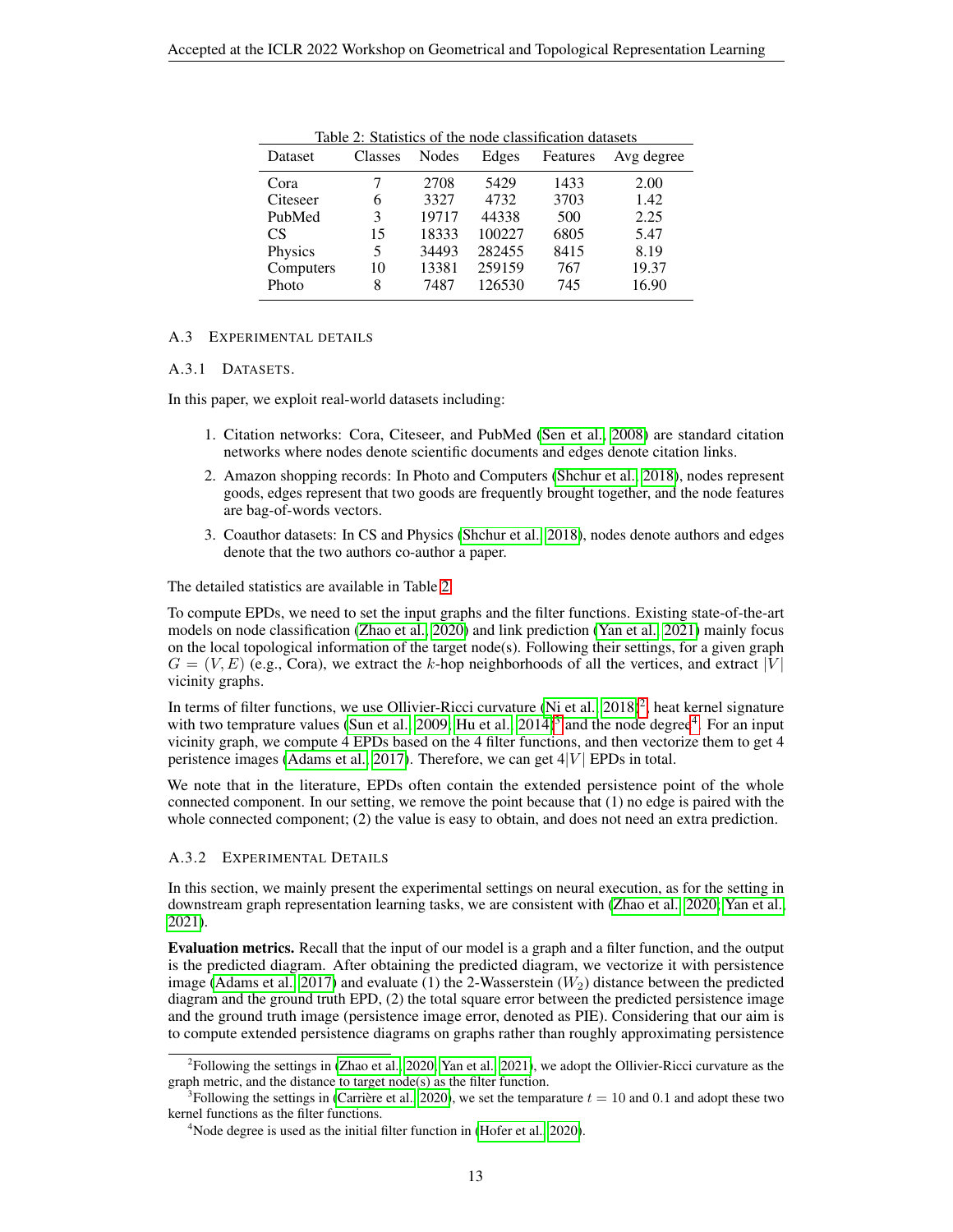<span id="page-13-2"></span>

|                                                                            | Table 5. Approximation error on uniferent victimly graphs |                   |          |                   |       |           |       |                   |           |           |
|----------------------------------------------------------------------------|-----------------------------------------------------------|-------------------|----------|-------------------|-------|-----------|-------|-------------------|-----------|-----------|
| Dataset                                                                    |                                                           | Cora              |          | Citeseer          |       | PubMed    | Photo |                   | Computers |           |
| Evaluation                                                                 | $W_2$                                                     | PIE               | W2       | PIE               | $W_2$ | PIE       | $W_2$ | PIE               | W2        | PIE       |
| GIN_PI                                                                     |                                                           | $5.03e-1$         |          | $2.17e-1$         |       | $4.08e-1$ |       | 5.53              |           | 2.70      |
| GAT_PI                                                                     |                                                           | $1.43e-1$         |          | $1.95e-1$         |       | 1.60      |       | 20.98             |           | 44.50     |
| <b>GAT</b>                                                                 | 0.655                                                     | $2.46e-2$         | 0.431    | $4.04e-2$         | 0.697 | $3.5e-1$  | 1.116 | 1.09              | 1.145     | 2.21      |
| $GAT$ $(+MIN)$                                                             | 0.579                                                     | $1.53e-2$         | 0.344    | $1.02e-2$         | 0.482 | $4.60e-2$ | 0.820 | 1.35              | 0.834     | 0.64      |
| PDGNN $(w \circ ew)$                                                       | 0.692                                                     | $2.77e-2$         | 0.397    | $2.24e-2$         | 0.666 | $9.01e-2$ | 2.375 | 6.47              | 18.63     | 27.35     |
| <b>PDGNN</b>                                                               | 0.241                                                     | $4.75e-4$   0.183 |          | $4.43e-4$   0.256 |       | $8.95e-4$ | 0.224 | $4.33e-3$   0.220 |           | $6.20e-3$ |
| Table 4: Classification accuracy on various node classification benchmarks |                                                           |                   |          |                   |       |           |       |                   |           |           |
| Method                                                                     |                                                           | Cora              | Citeseer | PubMed            |       | Computers | Photo | <b>CS</b>         |           | Physics   |

Table 3: Approximation error on different vicinity graphs

<span id="page-13-1"></span>

| 1 PUNI                                                                     |                                                    |                                                |                                                  | $0.441$ $-1.100$ $-1.100$ $-1.100$ $-1.100$ $-1.100$ $-1.100$ $-1.100$ | $\mathbf{v}$ . The state $\mathbf{v}$           |                                                  | $\cdots$                                         |  |  |  |
|----------------------------------------------------------------------------|----------------------------------------------------|------------------------------------------------|--------------------------------------------------|------------------------------------------------------------------------|-------------------------------------------------|--------------------------------------------------|--------------------------------------------------|--|--|--|
| Table 4: Classification accuracy on various node classification benchmarks |                                                    |                                                |                                                  |                                                                        |                                                 |                                                  |                                                  |  |  |  |
| Method                                                                     | Cora                                               | Citeseer                                       | PubMed                                           | Computers                                                              | Photo                                           | CS                                               | Physics                                          |  |  |  |
| <b>GCN</b><br><b>GAT</b><br><b>HGCN</b>                                    | $81.5 \pm 0.5$<br>$83.0 \pm 0.7$<br>$78.0 \pm 1.0$ | $70.9 + 0.5$<br>$72.5 + 0.7$<br>$68.0 \pm 0.6$ | $79.0 + 0.3$<br>$79.0 \pm 0.3$<br>$76.5 \pm 0.6$ | $82.6 + 2.4$<br>$78.0 \pm 19.0$<br>$82.1 + 0.0$                        | $91.2 + 1.2$<br>$85.1 + 20.3$<br>$90.5 \pm 0.0$ | $91.1 + 0.5$<br>$90.5 \pm 0.6$<br>$90.5 \pm 0.0$ | $92.8 + 1.0$<br>$92.5 \pm 0.9$<br>$91.3 \pm 0.0$ |  |  |  |
| PEGN (True Diagram)                                                        | $82.7 \pm 0.4$                                     | $71.9 \pm 0.5$                                 | $79.4 \pm 0.7$                                   | $86.6 \pm 0.6$                                                         | $92.7 + 0.4$                                    | $93.3 + 0.3$                                     | $94.3 \pm 0.1$                                   |  |  |  |
| PEGN (GIN_PI)<br>PEGN (PDGNN)                                              | $81.8 \pm 0.1$<br>$82.0 \pm 0.5$                   | $65.7 + 2.1$<br>$70.8 \pm 0.5$                 | $77.7+0.9$<br>78.7±0.6                           | $82.4 + 0.5$<br>$86.7 \pm 0.9$                                         | $88.3 + 0.7$<br>$92.2 \pm 0.2$                  | $92.6 \pm 0.3$<br>$93.2 \pm 0.2$                 | $93.7 \pm 0.5$<br>$94.2 \pm 0.2$                 |  |  |  |

images, we use the  $W_2$  distance as the training loss, while the PIE is only used as an evaluation metric. Given an input graph (e.g., Cora, Citeseer, etc.) and a filter function, we extract the  $k$ -hop neighborhoods of all the vertices and separate these vicinity graphs randomly into 80%/20% as training/test sets. We report the mean  $W_2$  distance between diagrams and PIE on different vicinity graphs and all different filter functions.

Other settings. Following the settings in [\(Zhao et al., 2020;](#page-6-2) [Yan et al., 2021\)](#page-6-3), we extract 2-hop neighborhoods of all the nodes in Cora, Citeseer, PubMed and 1-hop neighborhoods of all the nodes in Photo, Computers, Physics, and CS. In the training process, we only adopt the  $W<sub>2</sub>$  distance between the predicted diagram and the ground truth diagram as the loss function, while the PIE between the predicted persistence image and the ground truth persistence image only serves as an evaluation metric.

We adopt Adam as the optimizer with the learning rate set to 0.002 and weight decay set to 0.01. We build a 4-layer GNN framework with dropout set to 0. In the training process, we set the batch size to 10, and the training epoch to 20. In this paper, we also exploit a 2-layer MLP to transform the node embedding obtained by the GNN to the persistence points on edges. In the whole model, PRELU is adopted as the activation function, the dimension of hidden layers is set to 32, and the dimension of the output persistence image is 25. All the experiments are implemented with two Intel Xeon Gold 5128 processors,192GB RAM, and 10 NVIDIA 2080TI graphics cards.

Notice that in normal computation of Wasserstein distance between PDs, the persistence points can be paired to the diagonal or the persistence points in the other diagram. However, in the experiments, we observe that with this loss the model may converge to local minima, e.g., all the predicted persistence points are paired to diagonal. Therefore, the predicted points all converge to the diagonal and contain no topological information. In case of these situations, we force the predicted points to pair with the persistence points in the ground truth diagram rather than the diagonal in the training stage, and report the normal  $W_2$  distance, that is, to let the predicted points pair with the diagonal in the inference stage.

#### A.4 ADDITIONAL EXPERIMENTS

#### <span id="page-13-0"></span>A.4.1 APPROXIMATION QUALITY

In this section, we evaluate the approximation error between the predicted EPDs and the ground truth EPDs.

Evaluation metrics. Recall that the input of our model is a graph and a filter function, and the output is the predicted diagram. After obtaining the predicted diagram, we vectorize it with persistence image [Adams et al.](#page-4-10) [\(2017\)](#page-4-10) and evaluate (1) the 2-Wasserstein  $(W_2)$  distance between the predicted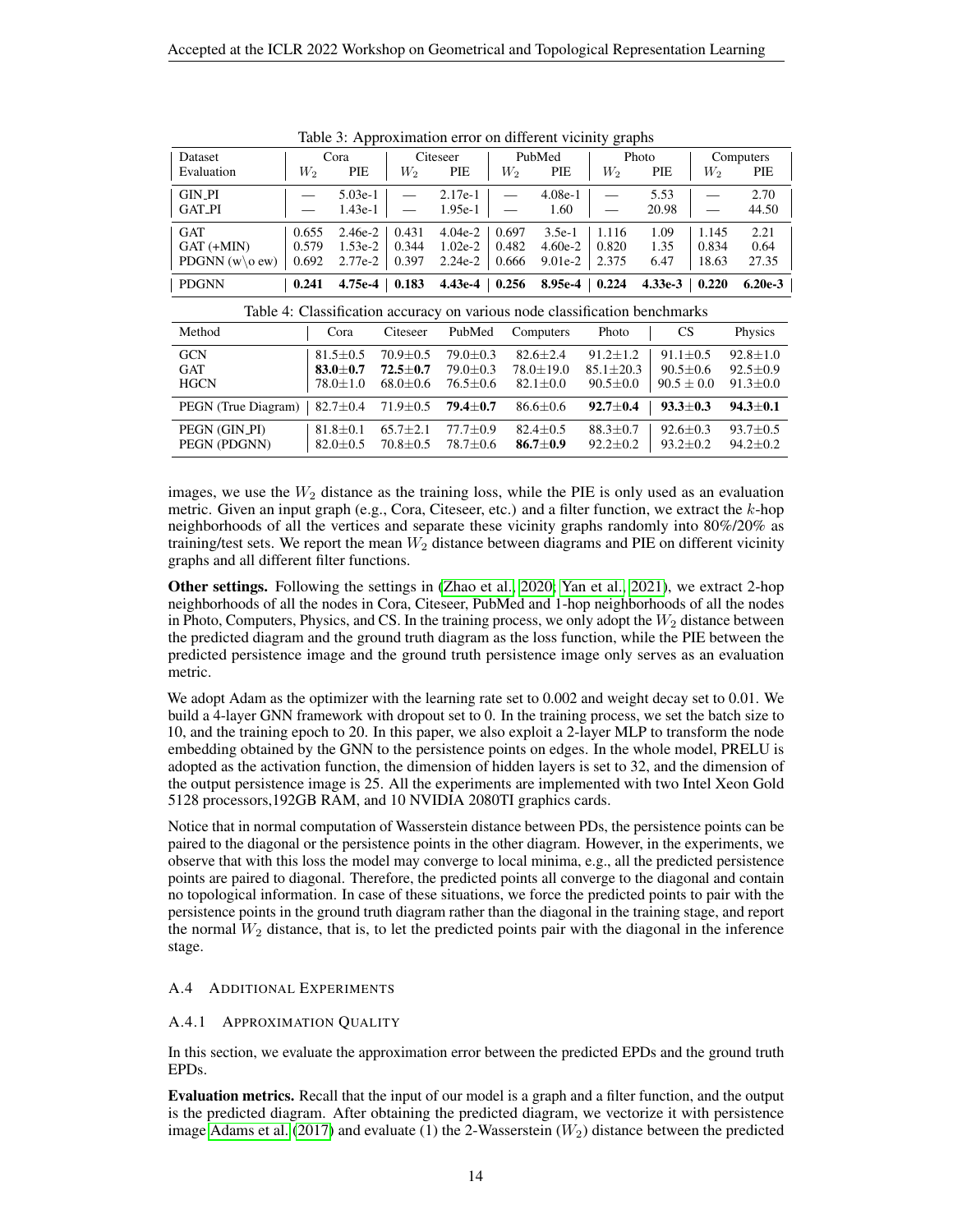<span id="page-14-1"></span>

| Tuble 5: The extra secret on various min prediction conciliums.<br>Method | Cora           | Citeseer       | PubMed          | Photo          | Computers      |
|---------------------------------------------------------------------------|----------------|----------------|-----------------|----------------|----------------|
| <b>GCN</b>                                                                | $90.5 \pm 0.2$ | $82.6 + 1.9$   | $89.6 \pm 3.7$  | $91.8 \pm 0.0$ | $87.8 \pm 0.0$ |
| <b>GAT</b>                                                                | $72.8 \pm 0.2$ | $74.8 + 1.5$   | $80.3 \pm 0.0$  | $92.9 \pm 0.3$ | $86.4 \pm 0.0$ |
| <b>HGCN</b>                                                               | $93.8 \pm 0.1$ | $96.6 \pm 0.1$ | $96.3 \pm 0.0*$ | $95.4 + 0.0$   | $93.6 \pm 0.0$ |
| P-GNN                                                                     | $74.1 \pm 2.4$ | $73.9 + 2.6$   | $79.6 \pm 0.5$  | $90.9 + 0.7$   | $88.3 \pm 1.0$ |
| SEAL                                                                      | $91.3 + 5.7$   | $89.8 \pm 2.3$ | $92.4 \pm 1.2$  | $97.8 \pm 1.3$ | $96.8 \pm 1.5$ |
| TLC-GNN (True Diagram)                                                    | $94.9 \pm 0.4$ | $95.1 \pm 0.7$ | $97.0 + 0.1$    | $98.2 \pm 0.1$ | $97.9 \pm 0.1$ |
| TLC-GNN (GIN_PI)                                                          | $93.0 \pm 0.2$ | $92.8 \pm 0.6$ | $96.3 + 0.2$    | $95.8 + 1.0$   | $96.2 + 0.3$   |
| TLC-GNN (PDGNN)                                                           | $95.0 \pm 0.3$ | $95.6 \pm 0.4$ | $97.0 \pm 0.1$  | $98.4 \pm 0.6$ | $98.2 \pm 0.3$ |

Table 5: AUC-ROC score on various link prediction benchmarks

diagram and the ground truth EPD, (2) the total square error between the predicted persistence image and the ground truth image (persistence image error, denoted as PIE). Considering that our aim is to compute extended persistence diagrams on graphs rather than roughly approximating persistence images, we use the  $W_2$  distance as the training loss, while the PIE is only used as an evaluation metric. Given an input graph (e.g., Cora, Citeseer, etc.) and a filter function, we extract the  $k$ -hop neighborhoods of all the vertices and separate these vicinity graphs randomly into 80%/20% as training/test sets. We report the mean  $W_2$  distance between diagrams and PIE on different vicinity graphs and 4 different filter functions.

Baseline settings. PDGNN denotes our proposed method, that is, the GNN framework with the AGG function and MSG function proposed in Section [A.2.](#page-10-1) Its strategy is to first predict the EPD, and then convert it into the persistence image. To show the superiority of the strategy, we compare with the strategy from [Som et al.](#page-6-6) [\(2020\)](#page-6-6); [Montufar et al.](#page-5-2) [\(2020\)](#page-5-2), i.e., directly approximate the persistence image of the input graph, as a baseline strategy. GIN PI and GAT PI denote the baseline strategy with GIN [Xu et al.](#page-6-16)  $(2018)$  and GAT Veličković et al.  $(2018)$  as the backbone GNNs.

To show the effectiveness of the modules proposed in Section [A.2,](#page-10-1) we add other baselines with our proposed strategy. GAT denotes GAT as the backbone GNN. GAT (+MIN) denotes GAT with the new AGG function. Compared with PDGNN, it exploits the original node feature rather than the new edge feature in the MSG function. **PDGNN** (w\o ew) denotes PDGNN without edge weight. Further experimental settings can be found in the Appendix.

Results. Table [3](#page-13-2) reports the approximation error, we observe that PDGNN outperforms all the baseline methods among all the datasets. The comparison between GAT and GAT PI shows the benefit of predicting EPDs instead of predicting the persistence image. Comparing GAT and GAT (+MIN), we observe the advantage of the new  $AGG$  function, which shows the necessity of using min aggregation to approximate the Find-Root algorithm; Comparing GAT (+MIN) and PDGNN, we observe the effectiveness of using the new  $MSG$  function to help the model capture information of the separated connected components. Comparing PDGNN ( $w \ge 0$  and PDGNN, we find the use of the edge weight being helpful. Edge weights help the model focus on the individual Relax-Edge sub-algorithm operated on every edge.

#### <span id="page-14-0"></span>A.4.2 DOWNSTREAM TASKS

In this section, we evaluate the performance of the predicted diagrams on 2 graph representation learning tasks: node classification and link prediction. To be specific, we replace the ground truth EPDs in state-of-the-art models based on extended persistent homology [\(Zhao et al., 2020;](#page-6-2) [Yan et al.,](#page-6-3) [2021\)](#page-6-3) with our predicted diagrams and report the results.

Baselines. We compare our method with various state-of-the-art methods. We compare with popular GNN models including  $GCN$  [\(Kipf & Welling, 2016\)](#page-5-15),  $GAT$  (Veličković et al., [2018\)](#page-6-17) and HGCN [\(Chami et al., 2019\)](#page-4-9). For link prediction, we compare with several state-of-the-art methods such as **SEAL** [\(Zhang & Chen, 2018\)](#page-6-19) and **P-GNN** [\(You et al., 2019\)](#page-6-0). Notice that GCN and GAT are not originally designed for link prediction, therefore we follow the settings in [\(Chami et al., 2019;](#page-4-9) [Yan et al., 2021\)](#page-6-3), that is, to get the node embedding through these models, and use the Fermi-Dirac decoder [\(Krioukov et al., 2010;](#page-5-16) [Nickel & Kiela, 2017\)](#page-5-17) to predict whether there is a link between the two target nodes. In comparison with the original extended persistence diagram, we also add PEGN [\(Zhao et al., 2020\)](#page-6-2) and TLC-GNN [\(Yan et al., 2021\)](#page-6-3) as baseline methods. Furthermore, to show the benefit of directly predicting EPDs, we also add the baseline methods **PEGN (GIN PI)** and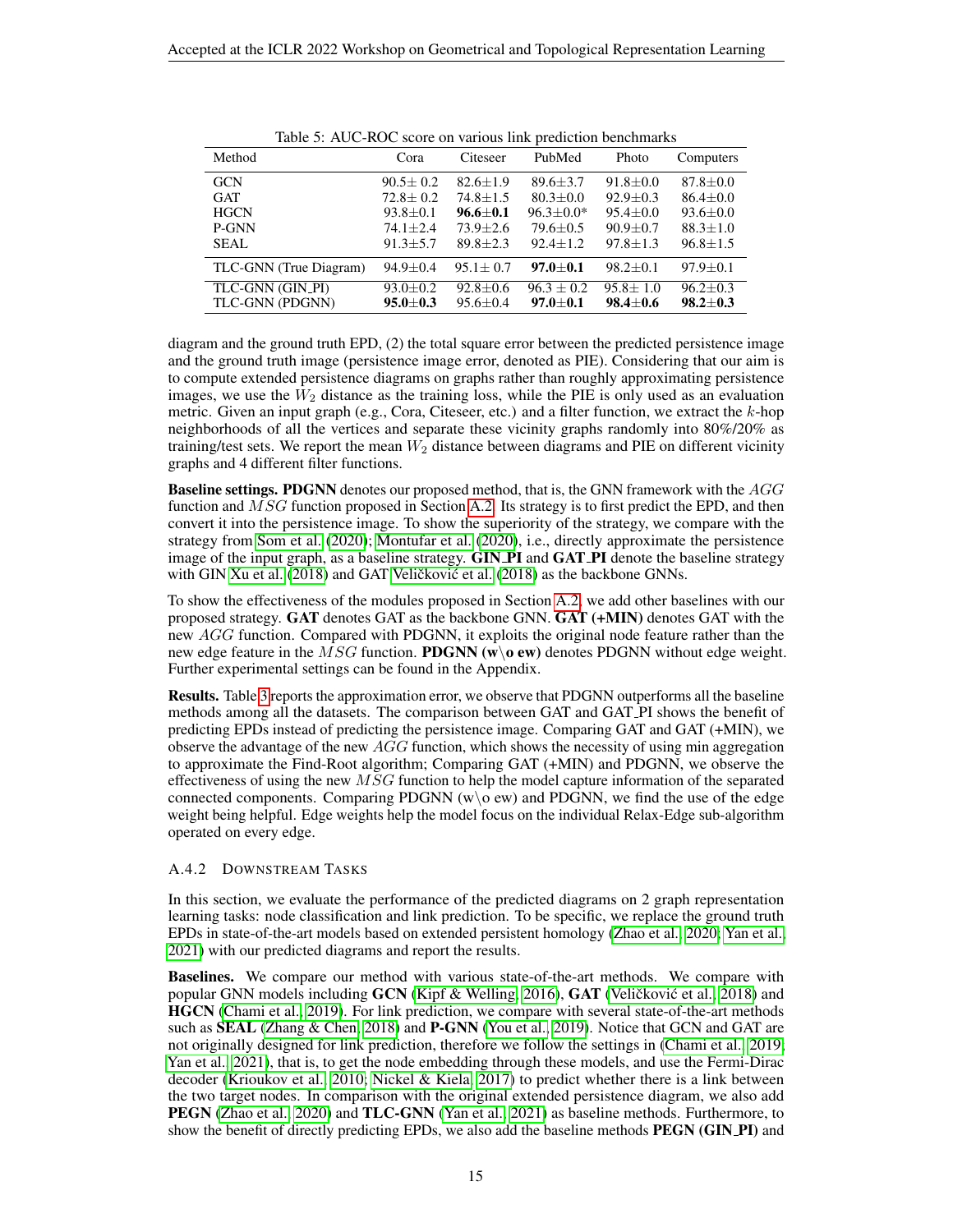| Pre-train                      |       |                |                |                | Cora Citeseer PubMed Photo Computers |
|--------------------------------|-------|----------------|----------------|----------------|--------------------------------------|
| Pre-train<br>Fine-tune $0.348$ | 0.392 | 0.279<br>0.259 | 0.444<br>0.360 | 0.379<br>0.380 | 0.404<br>0.381                       |
| <b>Standard</b>                |       | 0.354 0.267    | 0.344          | 0.379          | 0.377                                |

<span id="page-15-0"></span>Table 6: Transferability in terms of different graph structures  $(W_2$  distance.)

TLC-GNN (GIN PI), which replace the original persistent homology feature with the output from GIN PI.

Evaluation metrics. For node classification, our setting is the same as [\(Kipf & Welling, 2016;](#page-5-15) Veličković et al., [2018;](#page-6-17) [Zhao et al., 2020\)](#page-6-2). To be specific, we train the GNNs with 20 nodes from each class and validate (resp. test) the GNN on 500 (resp. 1000) nodes. We run the GNNs on these datasets 10 times and report the average classification accuracy and standard deviation. For link prediction, our setting is the same as [\(Chami et al., 2019;](#page-4-9) [Yan et al., 2021\)](#page-6-3). To be precise, we randomly split existing edges into 85/5/10% for training, validation, and test sets. An equal number of non-existent edges are sampled as negative samples in the training process. We fix the negative validation and test sets, and randomly select the negative training sets in every epoch. We run the GNNs on these datasets 10 times and report the mean average area under the ROC curve (ROCAUC) scores and the standard deviation.

Results. Table [4](#page-13-1) and Table [5](#page-14-1) summarize the performance of all methods on node classification and link prediction. We observe that PEGN (PDGNN) and TLC-GNN (PDGNN) consistently perform comparably with PEGN and TLC-GNN, showing that the EPDs approximated by PDGNN have the same learning power as the true EPDs. Furthermore, PEGN using the approximated EPDs achieve better or comparable performance with different SOTA methods.

We also discover that PEGN (GIN PI) and TLC-GNN (GIN PI) perform much inferior to the original models using the true EPDs. It demonstrates that the large approximation error from GIN PI lose much of the crucial information which is preserved in PDGNN.

#### <span id="page-15-1"></span>A.4.3 EXPERIMENTS ON TRANSFERABILITY

In this section, we design experiments to evaluate the transferability of PDGNN in terms of different graph structures. Our aim is that with a pre-trained model, or simply fine-tuning the pre-trained model can let the model predict EPDs on totally unseen graphs. Therefore, we use the models pre-trained on Photo, and report the  $W_2$  distance between the predicted diagrams and ground truth EPDs. Notice that we only use Ollivier-Ricci curvature [\(Ni et al., 2018\)](#page-5-13) as the filter function. The results are shown in Table [6.](#page-15-0)

In Table [6,](#page-15-0) "Pre-train" is to directly predict the EPDs with the pre-trained model, and "Fine-tune" is to fine-tune an epoch on the new datasets, and then predict the EPDs. As shown in Table [6,](#page-15-0) directly predicting the EPDs with the pre-trained model perform comparably with the standard settings among datasets. We also observe that with only a one-epoch fine-tune, the pre-trained model can achieve almost an equal performance compared with the standard setting. It justifies the fine transferability of PDGNN.

The fine transferability makes it possible to apply the computationally expensive topological features to a wide spectrum of real-world graphs; we can potentially apply a pre-trained model to large and dense graphs, on which direct EPD computation is infeasible. In a totally new environment, instead of training the models without pre-training for many epochs, we can simply fine-tune or even directly use the pre-trained model to predict extended persistence diagrams on new graph structures.

#### <span id="page-15-2"></span>A.4.4 EVALUATION ON THE INFLUENCE OF TRAINING SAMPLES

In this section, we evaluate the influence of training samples on PDGNN. Our aim is to show that the model can reach an acceptable performance with only a small number of training samples.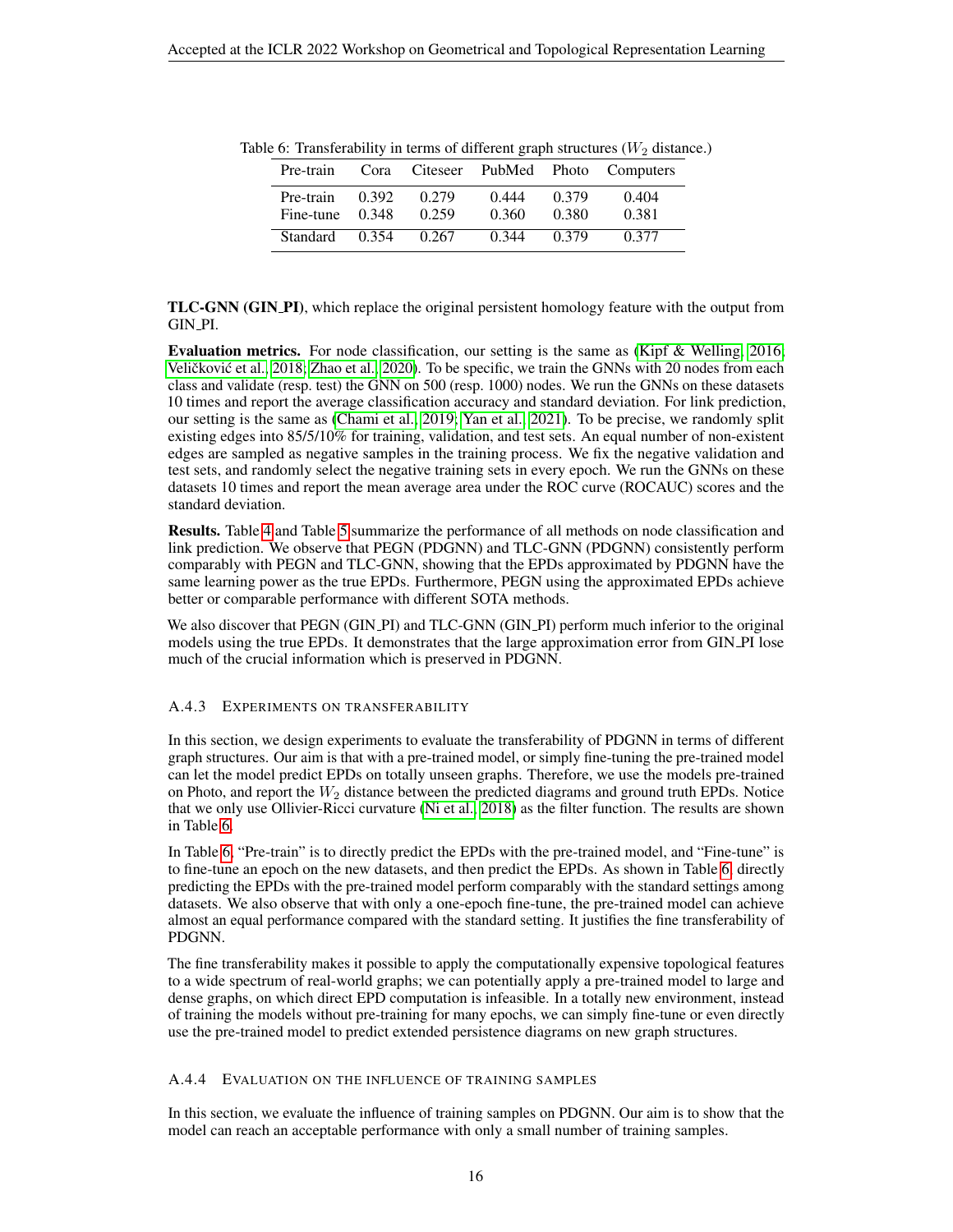<span id="page-16-0"></span>

| Dataset    | Cora  |     |            | Citeseer |     |                                                                                      | PubMed |     |                        |
|------------|-------|-----|------------|----------|-----|--------------------------------------------------------------------------------------|--------|-----|------------------------|
| Proportion | W,    | PIE | <b>NCA</b> | $W_2$    | PIE | <b>NCA</b>                                                                           | $W_2$  | PIE | <b>NCA</b>             |
| $5\%$      | 0.391 |     |            |          |     | 2.51e-3 81.3 $\pm$ 0.6 0.273 3.12e-3 70.0 $\pm$ 0.7 0.330 4.35e-3 78.0 $\pm$ 0.4     |        |     |                        |
| $10\%$     | 0.358 |     |            |          |     | $1.88e-3$ $81.6\pm0.7$ 0.231 3.01e-3 70.5 $\pm$ 0.5 0.300 2.36e-3 78.5 $\pm$ 0.4     |        |     |                        |
| 20%        | 0.318 |     |            |          |     | 6.99e-4 81.8 $\pm$ 0.8   0.227 1.63e-3 70.6 $\pm$ 0.5   0.278                        |        |     | 1.03e-3 $78.3 \pm 0.3$ |
| 40%        | 0.286 |     |            |          |     | 9.79e-4 81.6 $\pm$ 0.6   0.208 9.98e-4 70.9 $\pm$ 0.6   0.255                        |        |     | 1.34e-3 $78.8 \pm 0.5$ |
| 80%        | 0.241 |     |            |          |     | $4.75e-4$ $82.0 \pm 0.5$ 0.183 $4.43e-4$ $70.8 \pm 0.5$ 0.256 8.95e-4 $78.7 \pm 0.6$ |        |     |                        |

Table 7: Influence of training samples on PDGNN



<span id="page-16-1"></span>Figure 3: Influence of training samples.

Recall that for a given graph, we extract the k-hop neighborhoods of all the nodes and randomly select 80% of these vicinity graphs to train PDGNN. For a thorough evaluation, we train PDGNN with  $5/10/20/40\%$  vicinity graphs in this experiment and report the  $W_2$  distance of persistence diagrams, the PIE of persistence images, and the node classification accuracy (NCA) in Table [7.](#page-16-0) We also visualize the influence in Figure [3](#page-16-1) and Figure [4.](#page-17-0)

As shown in Figure [3,](#page-16-1) the training error tends to converge as the training samples gradually increase. Considering that the  $W_2$  distance and PIE cannot directly reflect the influence as NCA does, we select a vicinity graph in Cora which is hard for PDGNN to learn and visualize in Figure [4.](#page-17-0) As shown in the figure, as the number of training samples increases, we find that PDGNN can gradually capture the ground truth persistent points in the up y-axis and the up-right diagonal with much less noise. The number of training samples may help the model learn the hard samples better.

We can also observe that in Table [7,](#page-16-0) PDGNN can reach a comparable performance on NCA with much fewer training samples. The observation shows that a little perturbation on the persistence image will not influence its structural information very much.

Combining the observation in Section [A.4.3](#page-15-1) and Section [A.4.4,](#page-15-2) we can draw a conclusion that our model can be easily generalized to other frameworks. PDGNN does not need many training samples to reach an acceptable performance, while it can be easily transferred to totally unseen graphs.

#### A.4.5 EXPERIMENTS ON GRAPH CLASSIFICATION DATASETS.

In the experiment part (Section [4\)](#page-3-1), we only consider predicting EPDs in the  $k$ -hop neighborhoods of the original graphs. Even if these vicinity graphs can be large and dense, there are fundametal structural differences between these vicinity graphs and other real-world graphs. For example, in a k-hop neighborhood of node u, the distance between a node  $u_1$  to the other node  $u_2$  is at most 2k: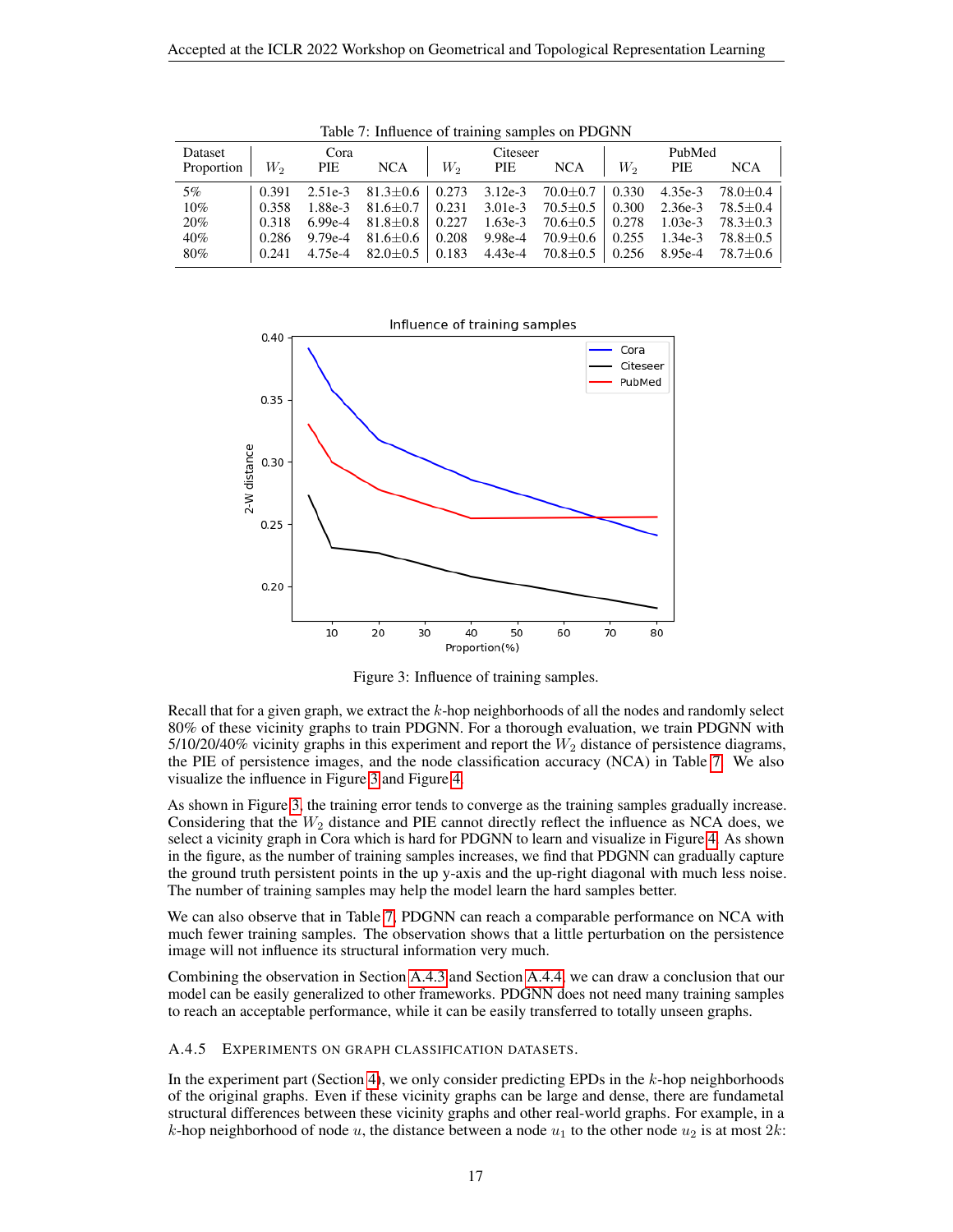

<span id="page-17-0"></span>Figure 4: Visualization on the influence of training samples. We select a vicinity graph in Cora with Ollivier-Ricci curvature as the filter function, and plot the influence of training samples the  $W_2$ distance (loss) of EPDs. (a), (b), and (c) denote the prediction of PDGNN with 5/10/20% training samples, (d) denotes the prediction of PDGNN with the standard setting.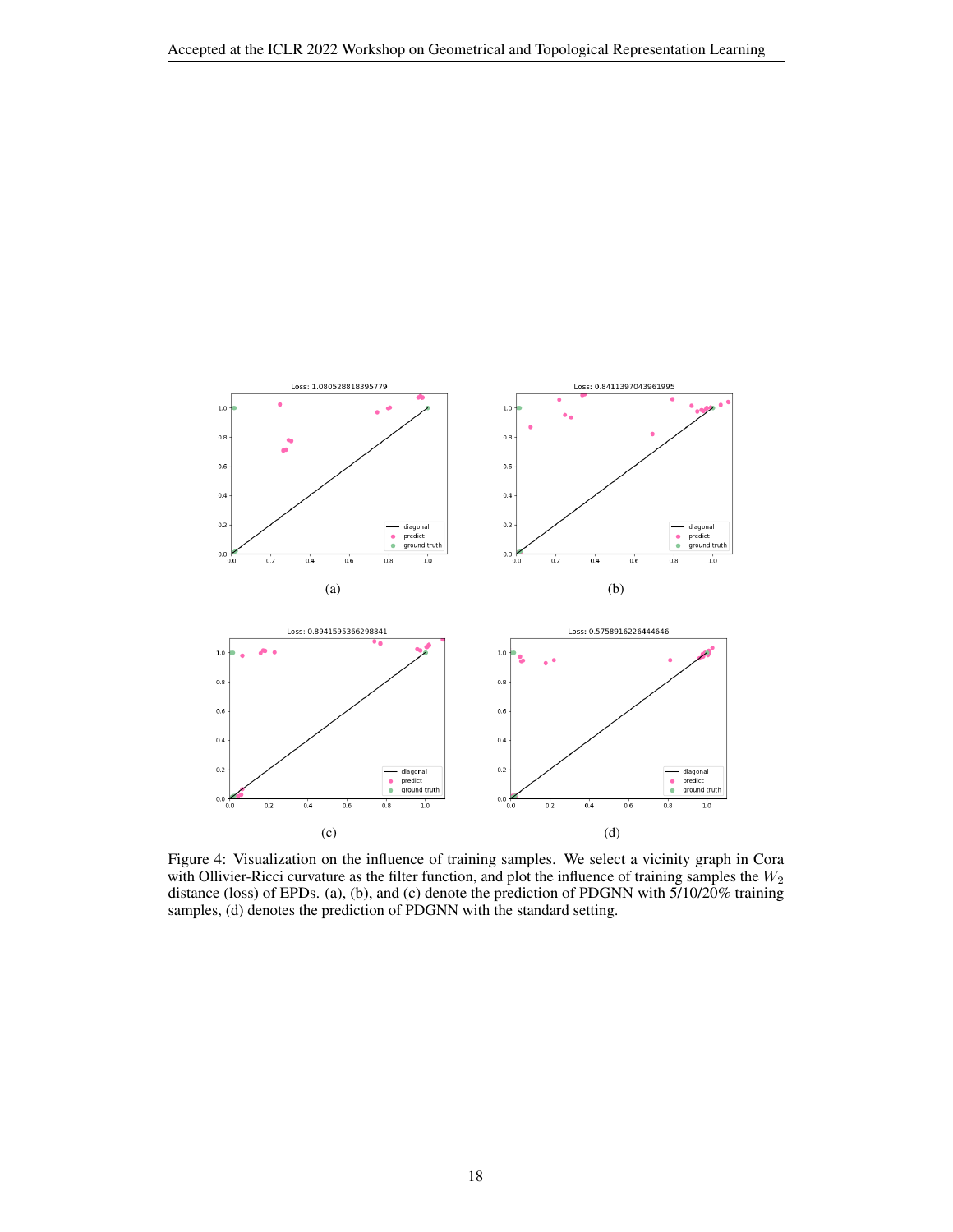| Dataset            | <b>Graphs</b> | Avg Nodes | Avg Edges | W <sub>2</sub> | PIE.      |
|--------------------|---------------|-----------|-----------|----------------|-----------|
| <b>MUTAG</b>       | 188           | 17.9      | 39.6      | 0.300          | $3.06e-4$ |
| <b>ENZYMES</b>     | 600           | 32.6      | 124.3     | 0.299          | $3.72e-3$ |
| <b>PROTEINS</b>    | 1113          | 39.1      | 145.6     | 0.194          | 8.30e-4   |
| <b>IMDB-BINARY</b> | 1000          | 19.8      | 193.1     | 0.176          | $4.13e-4$ |
| REDDIT-BINARY      | 2000          | 429.6     | 995.5     | 0.383          | 1.92e-4   |

<span id="page-18-0"></span>Table 8: Statistics and approximation error on the graph classification datasets

 $d(u_1, u_2) \leq d(u_1, u) + d(u_2, u) \leq k + k = 2k$ . However, in a real-world graph, the distance can be very long.

Observation. Assume that our aim is to find a loop generated by two connected components that originate from the same node. An example is shown in Figure [1](#page-1-0) (c), in which the two connected components  $C_{1_4}$  and  $C_{1_3}$  are combined when node  $u_4$  arises. In every message passing iteration, the Union-Find-step algorithm will only run the Relax-Edge function once. If starting from the connected component  $C_{14}$ , the algorithm needs 1 GNN layer to find node  $u_4$ . Similarly, if starting from the connected component  $u_{13}$ , the algorithm needs 2 GNN layers to find node  $u_4$ . Therefore, the algorithm needs  $max(1, 2) = 2$  GNN layers to find node  $u_4$ . In conclusion, to find a loop generated by two connected components  $c_1$  and  $c_2$ , the algorithm needs  $max(d_1, d_2)$  layers to obtain the persistence point, where  $d_1$  (resp.  $d_2$ ) denotes the distance from  $c_1$  (resp.  $c_2$ ) to the node that the two connected components are combined. Therefore, we can use a 2k-layer PDGNN to obtain the persistence points of all the potential loops in a k-hop neighborhood. In the settings of [\(Zhao et al.,](#page-6-2) [2020;](#page-6-2) [Yan et al., 2021\)](#page-6-3),  $k$  is at most 2. Consequently in Section [4,](#page-3-1) we set the layer of PDGNN to 4 and achieve a promising approximation result.

In this section, we do further experiments on graph classification datasets, in which we approximate the EPDs on the original graph rather than the vicinity graphs. We exploit the datasets from the TU Dortmund University [\(Morris et al., 2020\)](#page-5-18), the detailed information of these datasets and the approximation error are all available in Table [8.](#page-18-0)

Notice that we do not add Ollivier-Ricci curvature as the filter function here, because computing the filter function on all the graphs will bring too much computational cost. Comparing the results from Table [8](#page-18-0) and Table [4,](#page-13-1) we observe that the performance on graph classification datasets is generally worse. There are 2 possible explanations: (1) In the graph classification datasets, the training samples can be very small, e.g., there are only 188 graphs in MUTAG, therefore PDGNN has not well approximated the algorithm. (2) As discussed above, the diameter of these graphs can be large, therefore extra GNN layers are needed to execute the algorithm. However, we discover that the increasing of GNN layers only brings little improvement to the approximation error. This can be due to the well-known vanishing gradient problem in deep learning models.

To evaluate the results more clearly, we also visualize some selected examples in Figure [5.](#page-19-0) As shown in the figure, in most situations, PDGNN can well execute the EPDs on these graphs, and the  $W_2$ distance around 0.3 is generally an acceptable result. However, in certain cases like Figure [5](#page-19-0) (d), the model only captures a tendency of the EPD. This can be due to the long diameter of the graph.